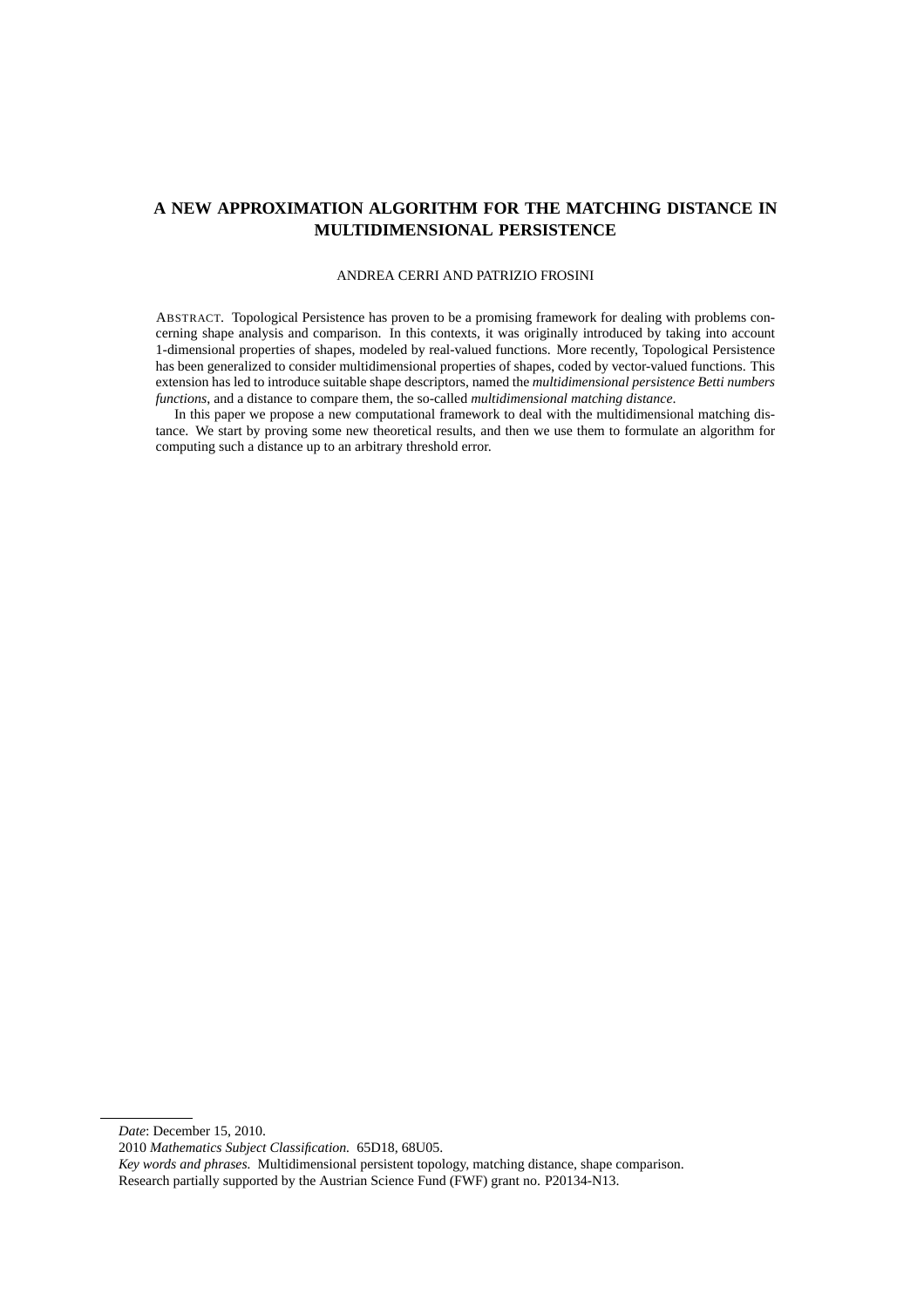# **INTRODUCTION**

In this paper, we present a computational framework for applying some tools coming from *multidimensional persistence* to shape analysis and comparison. Indeed, interpreting and comparing shapes are probably two of the most challenging issues in the fields of Computer Vision, Computer Graphics and Pattern Recognition. Nowadays, shape models convey a great amount of visual, semantic and digital information, and therefore finding suitable methods allowing for capturing, processing and representing such an information in a convenient way is definitely a desirable target [37, 38].

**Persistence for shape analysis and comparison.** In this context, methods deriving from Topological Persistence have recently gained a growing appeal. They focus on a topological exploration of a shape under study, with respect to some geometrical properties considered relevant for capturing the salient features of the shape itself [4, 8, 24, 29]. The assumption here is that the most important piece of information enclosed in geometrical data is usually the one that is "persistent" with respect to the defining parameters. More formally, the key idea is to model a shape as a space X, together with a real-valued function  $\varphi : X \to \mathbb{R}$ , called *filtering function*. The function  $\varphi$  plays the role of a descriptor for a shape property we consider relevant for the comparison or the analysis problem at hand. By studying the sublevel sets induced on X by  $\varphi$ , we can perform a topological exploration of the shape under study, focusing on the occurrence of meaningful topological events (e.g. the birth, or the merging, of connected components, holes, tunnels, voids and so on). Such an information can then be encoded in a parameterized version of the Betti numbers, known in the literature as *persistent Betti numbers* [25], a *rank invariant* [11], and, for the 0th homology, a *size function* [27, 30, 40]. The main point is that these shape descriptors can be represented in a very simple and compact way, by means of the so-called *persistent diagrams*. Moreover, they are stable with respect to a suitable distance, i.e. the *bottleneck distance* or *matching distance*. Thus, the tools offered by Topological Persistence nicely fit for dealing with shape analysis and comparison problems. Actually, in the last twenty years methods based on the previous guidelines have been successfully used in quite a lot of applications concerning shape analysis and comparison, see e.g. [5, 12, 14, 17, 22, 36, 39].

**Motivations and prior works.** A common scenario in applications is when two or more properties concur to define the shape of an object. Moreover, sometime it is desirable to study properties of a shape that are intrinsically multidimensional, such as the coordinate of a point in the 3-dimensional space, or the representation of color in the RGB model. Such considerations drove the attention to the so-called *multidimensional Topological Persistence* [8, 23, 29]. Here the term multidimensional, or equivalently n-dimensional, refers to the fact that the considered filtering functions take values in  $\mathbb{R}^n$ . This leads to consider the multidimensional extension of persistent Betti numbers, namely the n*-dimensional persistent Betti numbers*, hereafter n-dimensional PBNs.

Multidimensional persistence was firstly investigated in [28] as regards homotopy groups, and in [10] as regards homology modules. Another approach to the multidimensional setting is the one proposed in [2], based on the so-called *foliation method*. Focusing on the concept of n-dimensional 0th PBNs, the authors proved that, when  $n > 1$ , a foliation in half-planes can be given, such that the restriction of *n*-dimensional 0th PBNs to these half planes turns out to be 1-dimensional. This allowed the definition of a proven stable matching distance between n-dimensional PBNs, namely the n*-dimensional matching distance*. Such a result has been partially extended in [6], i.e. for any homology degree but restricted to the case of *max-tame* filtering functions, and then further refined in [13] for continuous filtering functions.

From the point of view of applications, the main problem in multidimensional persistence is that a *complete, discrete and stable* descriptor seems not to be available in the multidimensional setting, differently from what happens in the 1-dimensional situation [10]. Until now, the arising computational difficulties have been faced according to different strategies [3, 9, 19], but the work is still in progress.

In particular, in [3] the authors take a finite number of half-planes from the foliation proposed in [2] to obtain a computable approximation of the  $n$ -dimensional matching distance between 0th PBNs. They perform some experiments on the comparison of surfaces and volumetric objects in the 2- and 3-dimensional settings. Unfortunately, that work does not make clear how many and which half-planes one has to choose to get a reasonable approximation of the matching distance, which could require a huge number of calculations. A solution for this problem in the 2-dimensional setting is proposed in [1], in which a systematical procedure for half-planes selection is presented, giving rise to an algorithm for approximating the 2-dimensional matching distance between 0th PBNs up to an arbitrary threshold error.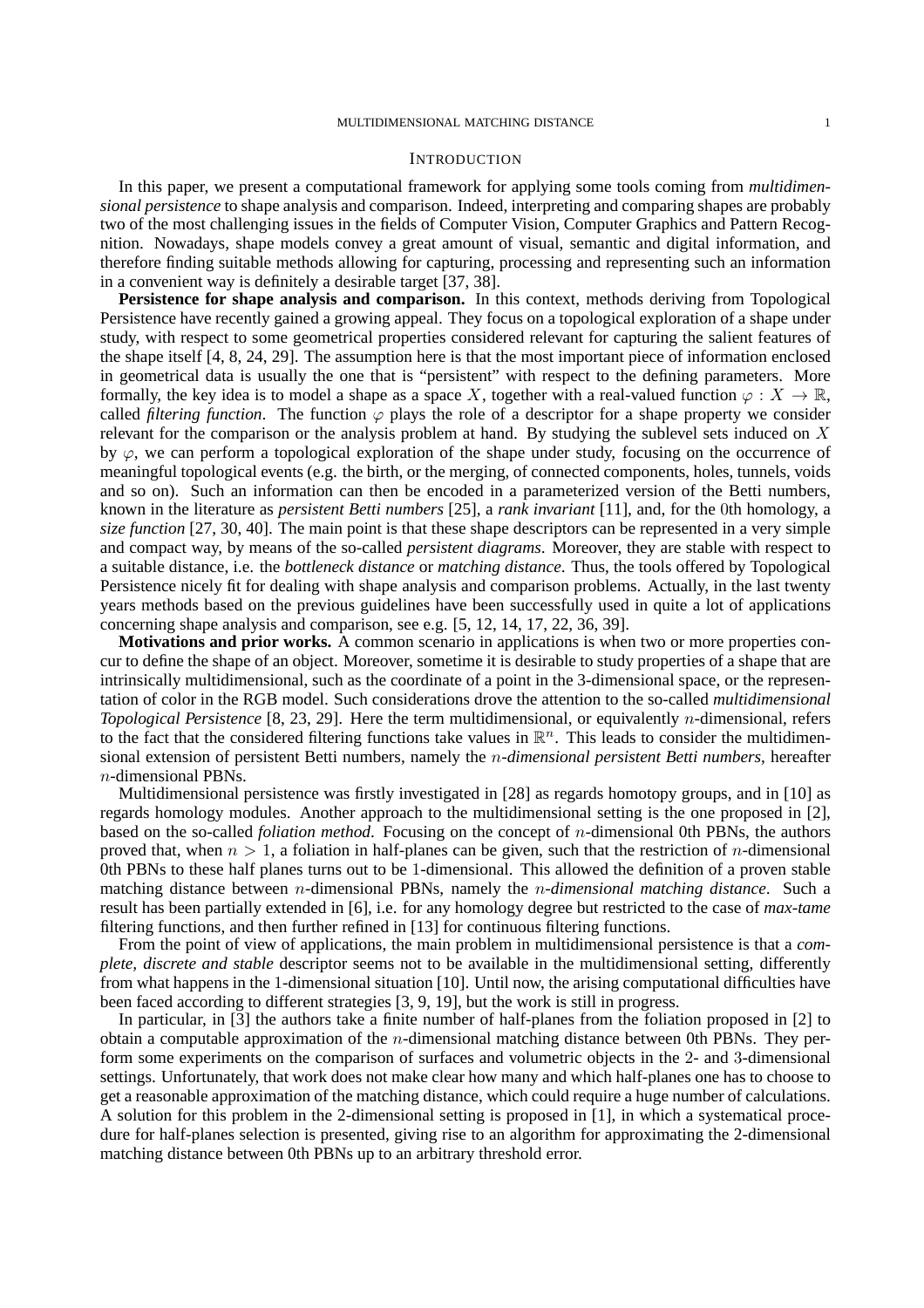**Contribution of the paper.** Following [1], this paper aims to solve the problem of obtaining good approximations for the *n*-dimensional matching distance between kth PBNs, for any dimension *n* and any homology degree k. More specifically, the main contributions of the present work are:

• New theoretical results (Theorem 2.3 and Theorem 2.4) concerning the matching distance corresponding to the leaves of the half-planes foliation. We show that, moving from one leave to the other, the change of the matching distance associated to these half-planes is bounded by a linear function of the distance between the considered leaves. This result extends to any dimension n the one obtained in [1] for the 2-dimensional setting of 0th PBNs. This is possible via the introduction of a suitable distance (Definition 2.1) on the space of parameters defining the half-planes foliation.

• As a by-product, we provide an algorithm to obtain an approximation of the *n*-dimensional matching distance up to an arbitrary threshold error, representing the maximum error we are disposed to accept in the computation. Our algorithm guarantees a systematical selection of the half-planes in the foliation. Moreover, the threshold allows us to module the computational costs, in order to find a good compromise between quality of results and running time.

The reminder of the paper is organized as follows. In Section 1 we review the standard facts about (multidimensional) persistence, with particular reference to PBNs and matching distance. Section 2 is devoted to present our approximation results. In Section 3 we introduce the algorithm for computing approximations of the multidimensional matching distance. Some discussions in Section 4 precede the final remarks and comments of Section 5.

# 1. PBNS: DEFINITIONS AND FIRST PROPERTIES

In this section, we review the background on Persistent Homology and Topology. Recent surveys on this topic are [4, 23, 24, 29, 41]. However, we warn the reader that, differently for what happens in other papers about persistence, we shall assume that the considering filtering functions are *continuous* instead of tame, and we shall work with Čech homology instead of singular or simplicial homology. The reasons of considering continuous filtering functions is essentially that 1-dimensional reduction of multidimensional persistence is not possible in the setting of tame functions, as it was already observed in [6], but it luckily does in the wider setting of continuous functions. The choice of working with Čech homology is motivated by the fact that, having the continuity axiom, it allows us to prove the Representation Theorem 1.6, stating that the PBNs of a scalar-valued filtering function can be completely described by a persistence diagram. Even assuming tameness, this result would not hold for singular and simplicial theories, which guarantee a complete description of one-dimensional PBNs only outside a set of vanishing measure. In the framework of persistence, Čech homology has already been considered in  $[34, 35]$ . Moreover, the Čech approach to homology theory is currently being investigated for computational purposes [32].

Throughout the paper, the following relations  $\preceq$  and  $\prec$  are defined in  $\mathbb{R}^n$ : for  $\vec{u} = (u_1, \ldots, u_n)$  and  $\vec{v} = (v_1, \ldots, v_n)$ , we say  $\vec{u} \preceq \vec{v}$  (resp.  $\vec{u} \prec \vec{v}$ ) if and only if  $u_i \leq v_i$  (resp.  $u_i < v_i$ ) for every index  $i = 1, \ldots, n$ . Moreover,  $\mathbb{R}^n$  is endowed with the usual max-norm:  $\|(u_1, u_2, \ldots, u_n)\|_{\infty} = \max_{1 \le i \le n} |u_i|$ .

We shall use the following notations:  $\Delta^+$  will be the open set  $\{(\vec{u}, \vec{v}) \in \mathbb{R}^n \times \mathbb{R}^n : \vec{u} \prec \vec{v}\}\$ . For every *n*-tuple  $\vec{u} = (u_1, \dots, u_n) \in \mathbb{R}^n$ , we shall set  $u_* = \min_i \hat{u}_i$  and, for every function  $\vec{\varphi} : X \to \mathbb{R}^n$ , we shall denote by  $X\langle \vec{\varphi} \preceq \vec{u} \rangle$  the set  $\{x \in X : \varphi_i(x) \leq u_i, i = 1, \ldots, n\}.$ 

The next definition extends the concept of persistent homology group to a multidimensional setting.

**Definition 1.1** (Persistent homology group). Let  $k \in \mathbb{Z}$ . Let X be a topological space, and  $\vec{\varphi}: X \to \mathbb{R}^n$ a continuous function. Let  $\pi_k^{(\vec{u}, \vec{v})}$  $k_k^{(\vec{u},\vec{v})}$  :  $\check{H}_k(X\langle \vec{\varphi} \preceq \vec{u} \rangle) \to \check{H}_k(X\langle \vec{\varphi} \preceq \vec{v} \rangle)$  be the homomorphism induced by the inclusion map  $\pi^{(\vec{u},\vec{v})}: X\langle\vec{\varphi} \preceq \vec{u} \rangle \hookrightarrow X\langle\vec{\varphi} \preceq \vec{v} \rangle$  with  $\vec{u} \preceq \vec{v}$ , where  $\check{H}_k$  denotes the kth Čech homology group. If  $\vec{u} \prec \vec{v}$ , the image of  $\pi_k^{(\vec{u}, \vec{v})}$  $\lim_{k \to \infty}$  is called the *multidimensional kth persistent homology group of*  $(X, \vec{\varphi})$  $at~(\vec{u}, \vec{v})$ , and is denoted by  $\check{H}_k^{(\vec{u}, \vec{v})}$  $\kappa^{(u,v)}(X,\vec\varphi).$ 

In other words, the group  $\check{H}_k^{(\vec{u}, \vec{v})}$  $k_k^{(u,v)}(X,\vec{\varphi})$  contains all and only the homology classes of cycles born before or at  $\vec{u}$  and still alive at  $\vec{v}$ . For details about Cech homology, the reader can refer to [26, Ch. IX].

In what follows, we shall work with coefficients in a field  $\mathbb{K}$ , so that homology groups are vector spaces. Therefore, they can be completely described by their dimension, leading to the following definition (cf. [11, 25]).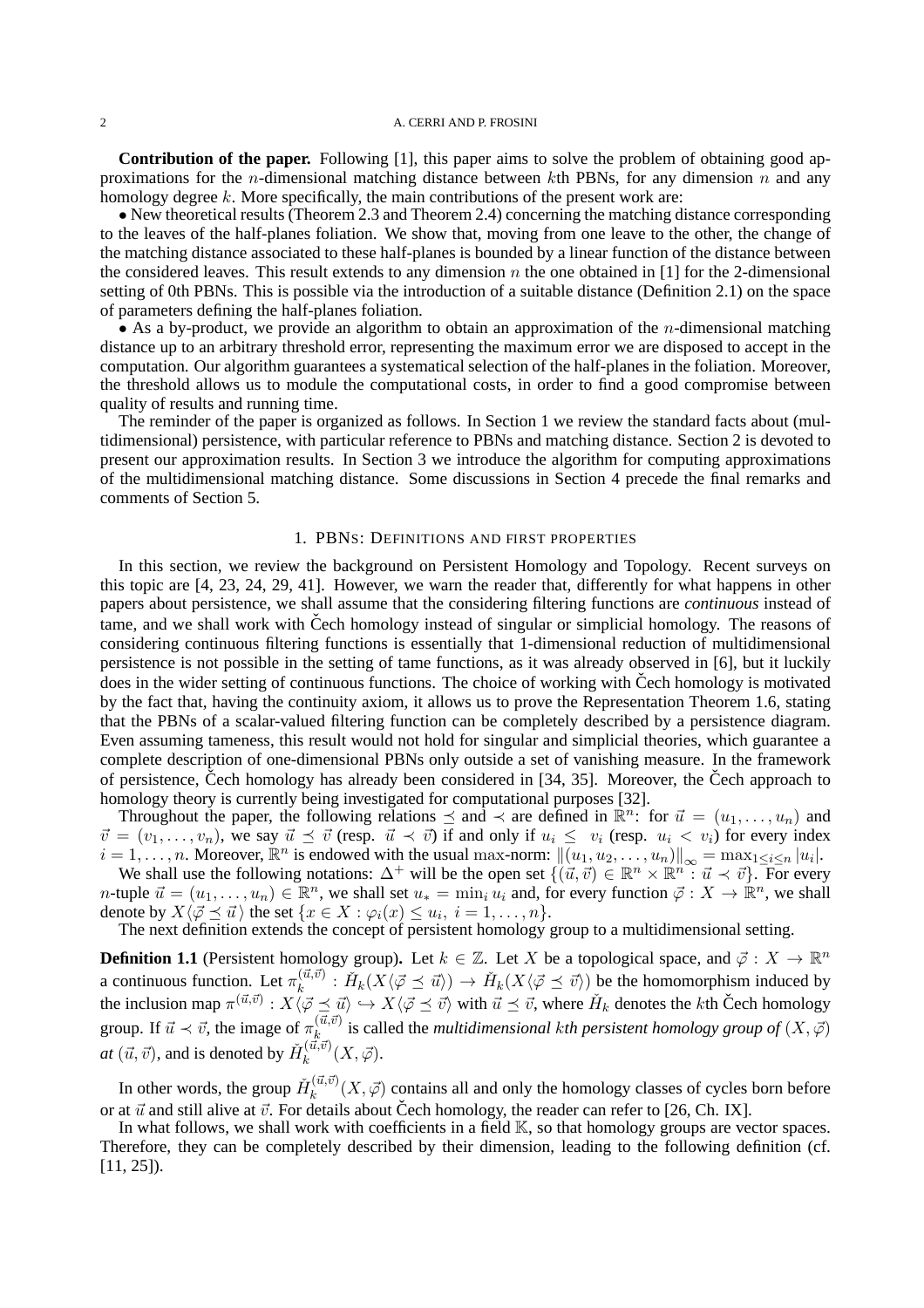**Definition 1.2** (Persistent Betti Numbers Function). The function  $\beta_{\vec{\varphi}} : \Delta^+ \to \mathbb{N} \cup \{\infty\}$  defined by

$$
\beta_{\vec{\varphi}}(\vec{u}, \vec{v}) = \dim \mathrm{im} \, \pi_k^{(\vec{u}, \vec{v})} = \dim \check{H}_k^{(\vec{u}, \vec{v})}(X, \vec{\varphi})
$$

will be called the *persistent Betti numbers function* of  $\vec{\varphi}$ , briefly PBNs.

Obviously, for each  $k \in \mathbb{Z}$ , we have different PBNs  $\beta_{\vec{\varphi}}$  of  $\vec{\varphi}$  (which should be denoted  $\beta_{\vec{\varphi},k}$ , say) but, for the sake of notational simplicity, we omit adding any reference to  $k$ . This will also apply to the notations used for other concepts in this paper, such as multiplicities and persistence diagrams.

It is possible to prove that, if X is a compact and locally contractible subspace of  $\mathbb{R}^m$ , the function  $\beta_{\vec{\varphi}}$ never attains the value  $\infty$  [7]. However, in order to stick as much as possible to the existing literature about persistence, in the present paper we shall confine ourselves to the weaker assumption that  $X$  is triangulable.

1.1. **1-dimensional PBNs.** Now we confine ourselves to the case  $n = 1$ . Indeed, our approach to the multidimensional setting of PBNs is based on a reduction to the 1-dimensional situation.

For the sake of simplicity, the symbols  $\vec{\varphi}, \vec{u}, \vec{v}$  will be replaced by  $\varphi, u, v$ , respectively. We remark that  $\Delta^+$  reduces to be the set  $\{(u, v) \in \mathbb{R}^2 : u < v\}$ . Moreover, we use the following notations:  $\Delta = \partial \Delta^+,$  $\Delta^* = \Delta^+ \cup \{(u, \infty) : u \in \mathbb{R}\},$  and  $\bar{\Delta}^* = \Delta^* \cup \Delta$ .

**Persistent diagrams and Representation Theorem.** One of the main properties of 1-dimensional PBNs is that they admit a very simple and compact representation. More precisely, under the present assumption on X and  $\varphi$ , and making use of Čech homology, it is possible to prove that each 1-dimensional PBNs can be compactly described by a multiset of points, proper and at infinity, of the real plane. Due to the lack of a well-established terminology, we call them *proper cornerpoints* and *cornerpoints at infinity (or cornerlines)*, respectively.

**Definition 1.3** (Proper cornerpoint). For every point  $p = (u, v) \in \Delta^+$ , we define the number  $\mu(p)$  as the minimum over all the positive real numbers  $\varepsilon$ , with  $u + \varepsilon < v - \varepsilon$ , of

$$
\beta_{\varphi}(u+\varepsilon,v-\varepsilon)-\beta_{\varphi}(u-\varepsilon,v-\varepsilon)-\beta_{\varphi}(u+\varepsilon,v+\varepsilon)+\beta_{\varphi}(u-\varepsilon,v+\varepsilon).
$$

The number  $\mu$  will be called the *multiplicity* of p for  $\beta_{\varphi}$ . Moreover, we shall call a *proper cornerpoint for*  $\beta_{\varphi}$  any point  $p \in \Delta^+$  such that the number  $\mu(p)$  is strictly positive.

**Definition 1.4** (Cornerpoint at infinity). For every vertical line r, with equation  $u = \bar{u}$ ,  $\bar{u} \in \mathbb{R}$ , we identify r with  $(\bar{u}, \infty) \in \Delta^*$ , and define the number  $\mu(r)$  as the minimum over all the positive real numbers  $\varepsilon$ , with  $\bar{u} + \varepsilon < 1/\varepsilon$ , of

$$
\beta_{\varphi}(\bar{u}+\varepsilon,1/\varepsilon)-\beta_{\varphi}(\bar{u}-\varepsilon,1/\varepsilon).
$$

The number  $\mu(r)$  will be called the *multiplicity* of r for  $\beta_{\varphi}$ . When this finite number is strictly positive, we call r a *cornerpoint at infinity for*  $\beta_{\varphi}$ .

The concept of cornerpoint allows us to introduce a representation of the PBNs, based on the following definition [13, 18].

**Definition 1.5** (Persistence diagram). The *persistence diagram*  $D_{\varphi} \subset \bar{\Delta}^*$  is the multiset of all cornerpoints (both proper and at infinity) for  $\beta_{\varphi}$ , counted with their multiplicity, union the points of  $\Delta$ , counted with infinite multiplicity.

The fundamental role of persistent diagrams is explicitly shown in the following Representation Theorem 1.6 [13, 18], claiming that they uniquely determine 1-dimensional PBNs (the converse also holds by definition of persistence diagram).

**Theorem 1.6** (Representation Theorem). *For every*  $(\bar{u}, \bar{v}) \in \Delta^+$ , we have

$$
\beta_{\varphi}(\bar{u}, \bar{v}) = \sum_{\substack{(u,v)\in \Delta^*\\u\leq \bar{u}, v>\bar{v}}} \mu((u,v)).
$$

Roughly speaking, the Representation Theorem 1.6 claims that the value assumed by  $\beta_{\varphi}$  at a point  $(\bar{u}, \bar{v}) \in$  $\Delta^+$  equals the number of cornerpoints lying above and on the left of  $(\bar{u}, \bar{v})$ . By means of this theorem we are able to compactly represent 1-dimensional PBNs as multisets of cornerpoints and cornerpoints at infinity, i.e. as persistent diagrams.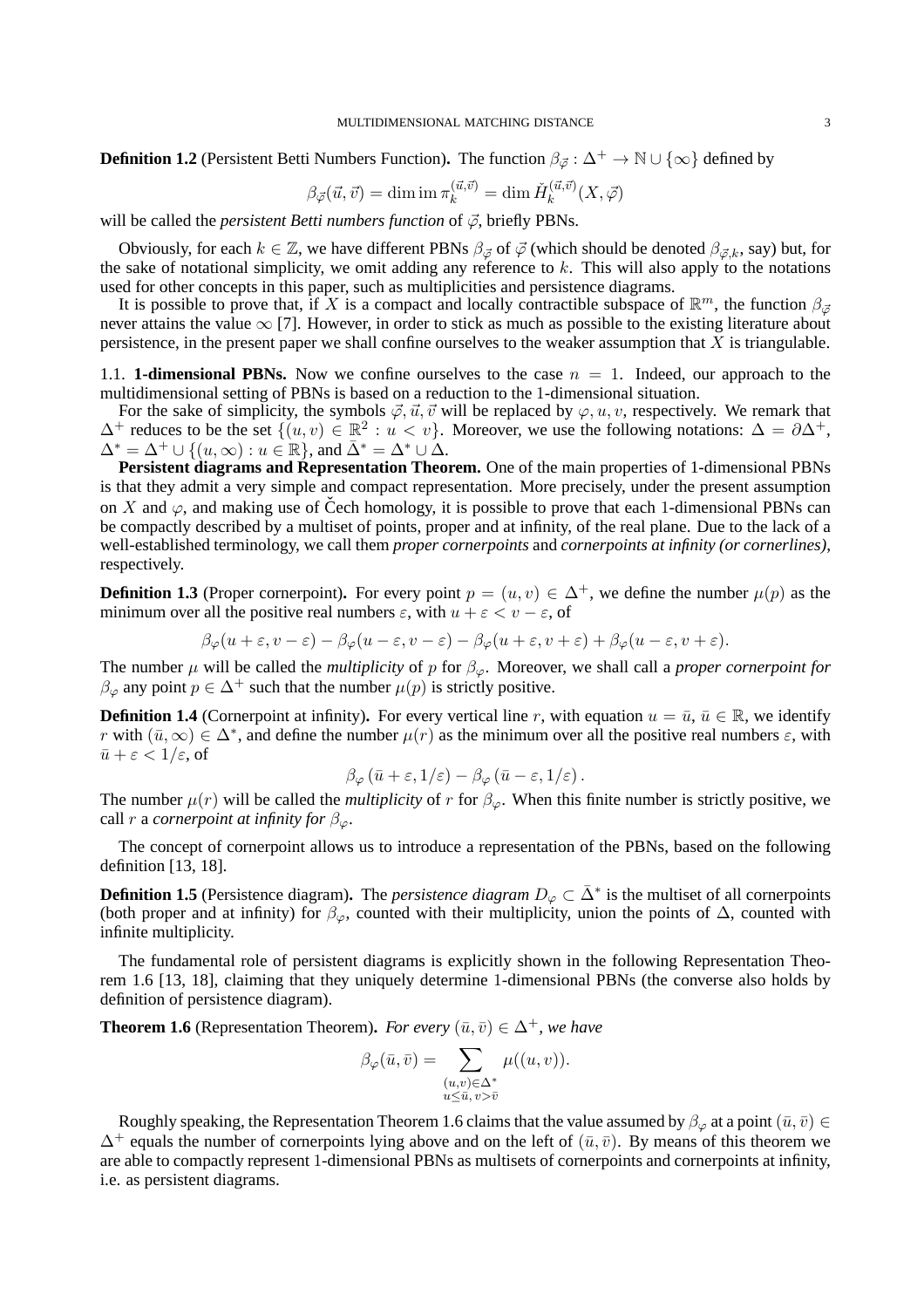**Stability of 1-dimensional PBNs.** As a consequence of the Representation Theorem 1.6 any distance between persistence diagrams induces a distance between 1-dimensional PBNs. This justifies the following definition [13, 18, 21].

**Definition 1.7** (Matching distance). Let X be a triangulable space endowed with continuous functions  $\varphi$ ,  $\varsigma$ :  $X \to \mathbb{R}$ . The *matching distance*  $d_{match}$  between  $\beta_{\varphi}$  and  $\beta_{\varsigma}$  is defined as

(1.1) 
$$
d_{match} (\beta_{\varphi}, \beta_{\varsigma}) = \min_{\gamma} \max_{p \in D_{\varphi}} ||p - \gamma(p)||_{\widetilde{\infty}},
$$

where  $\gamma$  ranges over all multi-bijections (i.e. bijections between multisets) between  $D_{\varphi}$  and  $D_{\varsigma}$ , and for every  $p = (u, v), q = (u', v')$  in  $\Delta^*$ ,

$$
||p - q||_{\infty} = \min \{ \max \{|u - u'|, |v - v'|\}, \max \{(v - u)/2, (v' - u')/2\} \},
$$

with the convention about points at infinity that  $\infty - y = y - \infty = \infty$  when  $y \neq \infty$ ,  $\infty - \infty = 0$ ,  $\frac{\infty}{2} = \infty$ ,  $|\infty| = \infty$ , min $\{c, \infty\} = c$  and max $\{c, \infty\} = \infty$ .

In plain words,  $\|\cdot\|_{\infty}$  measures the pseudo-distance between two points p and q as the minimum between the cost of moving one point onto the other and the cost of moving both points onto the diagonal, with respect to the max-norm and under the assumption that any two points of the diagonal have vanishing pseudodistance (we recall that a pseudo-distance d is just a distance missing the condition  $d(X, Y) = 0 \Rightarrow X = Y$ , i.e. two distinct elements may have vanishing distance with respect to  $d$ ). When the number of cornerpoints is finite, the matching of persistence diagrams is related to the bottleneck transportation problem, and the matching distance reduces to the bottleneck distance [18]. However, this is not always the case when working with continuous filtering functions. Indeed, such an assumption implies that the number of cornerpoints may be countably infinite. We remark that the matching distance is stable with respect to perturbations of the filtering functions, as the following Matching Stability Theorem states:

**Theorem 1.8** (One-Dimensional Stability Theorem). Assume that X is a triangulable space, and  $\varphi, \varsigma$ :  $X \to \mathbb{R}$  are two continuous functions. Then it holds that  $d_{match}(\beta_{\varphi}, \beta_{\varsigma}) \leq ||\varphi - \varsigma||_{\infty}$ .

For a proof of the previous theorem and more details about the matching distance the reader is referred to [13, 21] (see also [16, 18] for the bottleneck distance).

1.2. **The Foliation Method.** We now review the so called *foliation method*, leading to the definition of a stable distance for multidimensional PBNs [2, 6]. The key idea is that a foliation in half-planes of  $\Delta^+$  can be given, such that the restriction of the multidimensional PBNs function to these half-planes turns out to be a one-dimensional PBNs function in two scalar variables. This approach implies that the comparison of two multidimensional PBNs functions can be performed leaf by leaf by measuring the distance of appropriate one-dimensional PBNs functions. Therefore, the stability of multidimensional PBNs is a consequence of the one-dimensional PBNs' stability.

We start by recalling that the following parameterized family of half-planes in  $\mathbb{R}^n \times \mathbb{R}^n$  is a foliation of  $\Delta^+$  (cf. [2, Prop. 1] and [15]).

**Definition 1.9** (linearly admissible pairs). For every vector  $\vec{\mu} = (\mu_1, \dots, \mu_n)$  of  $\mathbb{R}^n$  such that  $\mu_i > 0$  for  $i = 1, \ldots, n$ , and  $\sum_{i=1}^{n} \mu_i = 1$ , and for every vector  $\vec{\nu} = (\nu_1, \ldots, \nu_n)$  of  $\mathbb{R}^n$  such that  $\sum_{i=1}^{n} \nu_i = 0$ , we shall say that the pair  $(\vec{\mu}, \vec{\nu})$  is *linearly admissible*. We shall denote the set of all linearly admissible pairs in  $\mathbb{R}^n \times \mathbb{R}^n$  by  $Ladm_n$ . Given a linearly admissible pair  $(\vec{\mu}, \vec{\nu})$ , we define the half-plane  $\pi_{(\vec{\mu}, \vec{\nu})}$  of  $\mathbb{R}^n \times \mathbb{R}^n$  by the following parametric equations:

$$
\left\{ \begin{array}{l} \vec{u}=s\vec{\mu}+\vec{\nu} \\ \vec{v}=t\vec{\mu}+\vec{\nu} \end{array} \right.
$$

for  $s, t \in \mathbb{R}$ , with  $s < t$ .

Since these half-planes  $\pi_{(\vec{l},\vec{b})}$  constitute a foliation of  $\Delta^+$ , for each  $(\vec{u}, \vec{v}) \in \Delta^+$  there exists one and only one  $(\vec{\mu}, \vec{\nu}) \in \text{Ladm}_n$  such that  $(\vec{u}, \vec{v}) \in \pi_{(\vec{\mu}, \vec{\nu})}$ . Observe that  $\vec{\mu}$  and  $\vec{\nu}$  only depend on  $(\vec{u}, \vec{v})$ .

A first property of this foliation is that the restriction of  $\beta_{\vec{\varphi}}$  to each leaf can be seen as a particular onedimensional PBNs function. Intuitively, on each half plane  $\pi_{(\vec{\mu},\vec{v})}$  one can find the PBNs corresponding to the filtration of X obtained by sweeping the line through  $\vec{u}$  and  $\vec{v}$  parameterized by  $\gamma_{(\vec{\mu},\vec{\nu})}: \mathbb{R} \to \mathbb{R}^n$ , with  $\gamma_{(\vec{\mu}, \vec{\nu})}(\tau) = \tau \vec{\mu} + \vec{\nu}.$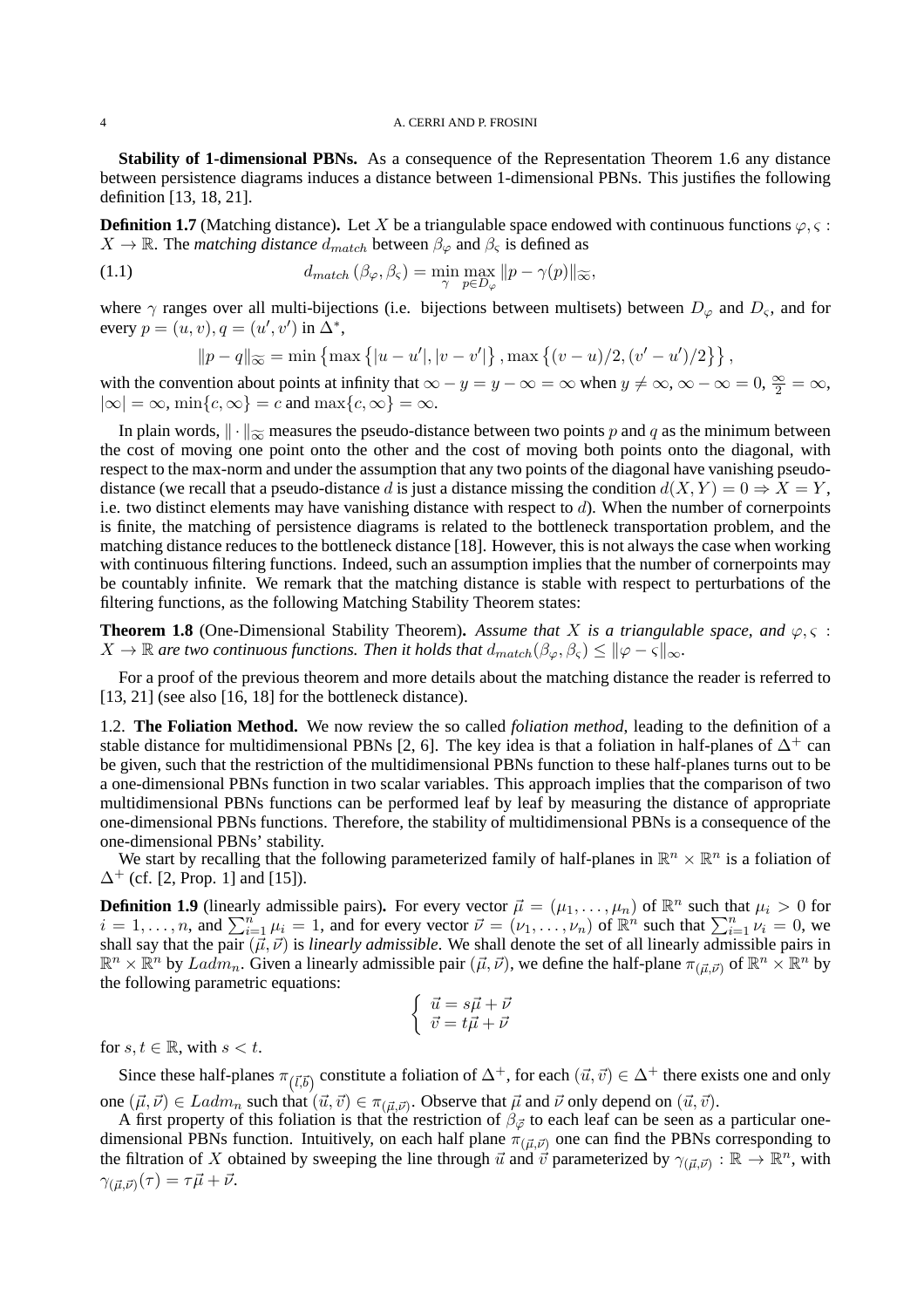A second property is that this filtration corresponds to the one given by the lower level sets of a certain scalar-valued continuous function. Both these properties are stated in the next theorem, analogous to [6, Thm. 2], and are intuitively shown in Figure 1.

**Theorem 1.10** (Reduction Theorem). *For every*  $(\vec{u}, \vec{v}) \in \Delta^+$ , let  $(\vec{\mu}, \vec{\nu})$  be the only linear admissible pair  $\mathcal{L}$  such that  $(\vec{u}, \vec{v}) = (s\vec{\mu} + \vec{\nu}, t\vec{\mu} + \vec{\nu}) \in \pi_{(\vec{\mu}, \vec{\nu})}$ . Setting  $\mu_* = \min_i \mu_i$ , let moreover  $\varphi_{(\vec{\mu}, \vec{\nu})} : X \to \mathbb{R}$  be the *continuous filtering function defined by setting*

$$
\varphi_{(\vec{\mu},\vec{\nu})}(x) = \mu_* \cdot \max_i \frac{\varphi_i(x) - \nu_i}{\mu_i}.
$$

*Then it holds that*

$$
\beta_{\vec{\varphi}}(\vec{u},\vec{v}) = \beta_{\frac{\varphi_{(\vec{\mu},\vec{v})}}{\mu_*}}(s,t).
$$



FIGURE 1. One-dimensional reduction of two-dimensional PBNs. Left: a one-dimensional filtration is constructed sweeping the line through  $\vec{u}$  and  $\vec{v}$ . A unit vector  $\vec{\mu}$  and a point  $\vec{\nu}$  are used to parameterize this line as  $\gamma_{(\vec{\mu},\vec{\nu})}(\tau) = \tau \vec{\mu} + \vec{\nu}$ . Right: the persistence diagram of this filtration can be found on the leaf  $\pi_{(\vec{u},\vec{v})}$  of the foliation.

As a consequence of the Reduction Theorem 1.10, it is possible to obtain an analogue of the distance  $d_{match}$  for the multidimensional case, denoted by  $D_{match}$ , having a particularly simple form, yet yielding the desired stability properties [2, 13].

**Definition 1.11** (Multidimensional matching distance). Let X be a triangulable space, and let  $\vec{\varphi}, \vec{\varsigma}: X \to \mathbb{R}^n$ be continuous functions. For every  $(\vec{\mu}, \vec{\nu}) \in \text{Ladm}_n$ , set  $d_{(\vec{\mu}, \vec{\nu})}(\beta_{\vec{\varphi}}, \beta_{\vec{\varsigma}}) = d_{match}\left(\beta_{\varphi_{(\vec{\mu}, \vec{\nu})}}, \beta_{\varsigma_{(\vec{\mu}, \vec{\nu})}}\right)$ . The *multidimensional matching distance*  $D_{match}$  between  $\beta_{\vec{\varphi}}$  and  $\beta_{\vec{\varsigma}}$  is then defined as

$$
D_{match} (\beta_{\vec{\varphi}}, \beta_{\vec{\varsigma}}) = \sup_{(\vec{\mu}, \vec{\nu}) \in Ladm_n} d_{(\vec{\mu}, \vec{\nu})} (\beta_{\vec{\varphi}}, \beta_{\vec{\varsigma}}).
$$

# 2. NEW APPROXIMATION RESULTS

In this section we introduce some new theoretical results leading to the formulation of our algorithm for approximating  $D_{match}$ . All such results are formally proved in Appendix A.

In what follows, we shall assume that  $n \geq 2$ , and fix  $c = \max \{ \max_{x \in X} ||\vec{\varphi}(x)||_{\infty}, \max_{x \in X} ||\vec{\varphi}(x)||_{\infty} \}.$ For every  $\vec{\mu} = (\mu_1, \dots, \mu_n) \in \mathbb{R}^n$ , the symbol  $\mu_*$  is used to denote  $\min_{i=1,\dots,n} \mu_i$ . We start by defining the following map d on the set  $Ladm_n \times Ladm_n$ .

**Definition 2.1.** We define the application  $d: Ladm_n \times Ladm_n \to \mathbb{R}^+$  such that

$$
d\left((\vec{\mu}, \vec{\nu})\,, (\vec{\mu}', \vec{\nu}')\right) = \max \left\{\max_{i=1,\dots,n} \left|\frac{\mu_*}{\mu_i} - \frac{\mu'_*}{\mu'_i}\right|, \left\|\vec{\nu} - \vec{\nu}'\right\|_{\infty}\right\}.
$$

We can prove the following proposition.

**Proposition 2.2.** d is a distance on  $Ladm_n$ .

*Proof.* See Appendix A. □

Before going on, let us analyze how open balls induced on  $Ladm_n$  by d look like. For  $r > 0$ , the usual notation  $B_r(p)$  denotes the open ball centered at the point p with radius r.

First of all, observe that we can identify the set  $Ladm_n$  with the space product  $M_n \times N_n$ , being  $M_n =$  $\{\vec{\mu} \in \mathbb{R}^n : \sum_{i=1}^n \mu_i = 1, \text{ with } \mu_i > 0, i = 1, \ldots n\} \text{ and } N_n = \{\vec{\nu} \in \mathbb{R}^n : \sum_{i=1}^n \nu_i = 0\}.$  From the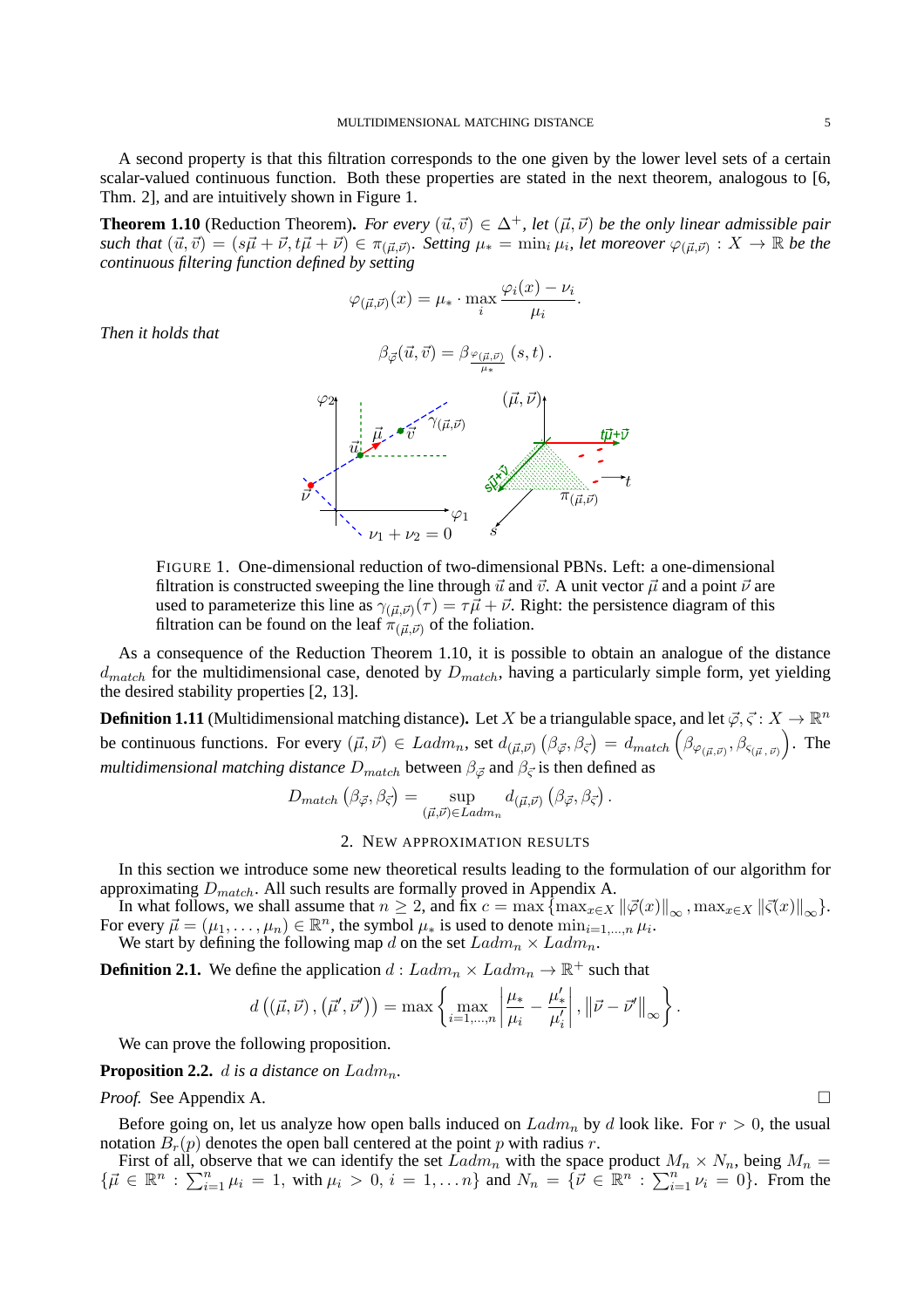definition of d, we can induce two different distances on  $M_n$  and  $N_n$ , say  $d_M$  and  $d_N$  respectively. More precisely,  $d_M$  takes each pair  $(\vec{\mu}, \vec{\mu}') \in M_n \times M_n$  to  $\max_{i=1,\dots,n}$ µ∗  $\frac{\mu_*}{\mu_i} - \frac{\mu_*'}{\mu_i}$ . The distance  $d_N$  is simply the  $L_{\infty}$  distance, i.e. the one taking each pair  $(\vec{\nu}, \vec{\nu}') \in N_n \times N_n$  to  $\|\nu - \nu'\|_{\infty}$ . As a consequence, an open ball of  $Ladm_n$  induced by d, say  $B_r((\vec{\mu}, \vec{\nu}))$ , can be identified as the product  $B_r(\vec{\mu}) \times B_r(\vec{\nu})$ , with  $B_r(\vec{\mu})$ an open ball of  $M_n$  induced by  $d_M$ , and  $B_r(\vec{v})$  an open ball of  $N_n$  induced by  $d_N$ .

The next result arises from the observation that, at least in a wide subset of  $Ladm_n$ , the functions  $\varphi_{(\vec{u},\vec{v})}$ and  $\varsigma_{(\vec{u},\vec{v})}$  do not depend on all the components of  $\vec{\varphi}$  and  $\vec{\varsigma}$ , respectively. Indeed, given two indexes  $\bar{i},\bar{j} \in$  $\{1,\ldots,n\}$ , with  $\overline{\imath}\neq\overline{\jmath}$ , it is quite easy to choose a linear admissible pair  $(\vec{\mu},\vec{\nu})\in \text{Ladm}_n$  such that  $\varphi_{\overline{\imath}}(x)$  –  $\mu_{\bar{i}} \leq 0$  and  $\varphi_{\bar{j}}(x) - \mu_{\bar{j}} \geq 0$  for every  $x \in X$ , thus implying that  $\varphi_{(\vec{\mu}, \vec{\nu})} = \mu_* \cdot \max_{i \neq \bar{i}} \frac{\varphi_i - \nu_i}{\mu_i}$  $rac{(-\nu_i)}{\mu_i}$ . The simplest example is when  $n = 2$ : In such a case, the elements of  $Ladm_2$  are given by  $(\vec{\mu}, \vec{\nu}) = ((a, 1 - a), (b, -b)),$ with  $0 < a < 1$  and  $b \in \mathbb{R}$ . It is easy to check that, whenever  $b \ge c$  (respectively  $b \le -c$ ) it holds that  $\varphi_{(\vec{\mu},\vec{\nu})}(x) = \mu_* \cdot \frac{\varphi_2(x) + b}{1 - a}$  $\frac{\alpha_2(x)+b}{1-a}$  (resp.  $\varphi_{(\vec{\mu},\vec{\nu})}(x)=\mu_*\cdot\frac{\varphi_1(x)-b}{a}$  $\frac{x}{a}^{(x)-b}$ ) for every  $x \in X$ . Similar arguments hold for  $\varsigma_{(\vec{\mu}, \vec{\nu})}$ . As a consequence, we can write

(2.1) 
$$
d_{(\vec{\mu}, \vec{\nu})}(\beta_{\vec{\varphi}}, \beta_{\vec{\varsigma}}) = \begin{cases} \frac{\mu_{*}}{\beta} \cdot d_{match}(\beta_{\varphi_{1}}, \beta_{\varsigma_{1}}), \text{ if } b \leq -c;\\ \frac{\mu_{*}}{1-a} \cdot d_{match}(\beta_{\varphi_{2}}, \beta_{\varsigma_{2}}), \text{ if } b \geq c, \end{cases}
$$

the equality in (2.1) coming from the properties of the matching distance  $d_{match}$  (see also [15, Prop 2.3]). Based on the previous reasonings, the next result states how and when we can reduce the computation of  $d_{(\vec{\mu}, \vec{\nu})} (\beta_{\vec{\varphi}}, \beta_{\vec{\varsigma}})$  to a  $(n-1)$ -dimensional situation. Set  $Ladm_n = \{(\vec{\mu}, \vec{\nu}) \in Ladm_n : ||\vec{\nu}||_{\infty} \ge (n-1)c\}.$ Moreover, for every index  $i \in \{1,\ldots,n\}$ , we denote by  $\vec{\varphi}^i$  (respectively  $\vec{\varsigma}^i$ ) the  $\mathbb{R}^{n-1}$ -valued function obtained from  $\vec{\varphi}$  (resp.  $\vec{\varsigma}$ ) by removing its *i*-th component. Similarly, the symbol  $\vec{\mu}$ <sup>i</sup> (resp.  $\vec{\nu}$ <sup>i</sup>) will be used for the vector of  $\mathbb{R}^{n-1}$  obtained from  $\vec{\mu}$  (resp.  $\vec{\nu}$ ) by removing its *i*-th component.

**Theorem 2.3.** Assume that  $(\vec{\mu}, \vec{\nu}) \in Ladm_n^+$ . Then an index  $\bar{\imath} \in \{1, \ldots, n\}$  exists such that

(2.2) 
$$
d_{(\vec{\mu},\vec{\nu})}\left(\beta_{\vec{\varphi}},\beta_{\vec{\varsigma}}\right)=\frac{\mu_*}{\min_{i\neq \bar{\imath}}\mu_i}\cdot d_{(\vec{\eta},\vec{\omega})}\left(\beta_{\vec{\varphi}}\bar{\imath},\beta_{\vec{\varsigma}}\bar{\imath}\right),
$$

 $with~(\vec{\eta}, \vec{\omega}) \in Ladm_{n-1}$  given by  $\vec{\eta} = \vec{\mu}^{\bar{\imath}}/(1-\mu_{\bar{\imath}})$  and  $\vec{\omega} = \vec{\nu}^{\bar{\imath}} + \vec{\eta} \cdot \nu_{\bar{\imath}}$ .

*Proof.* See Appendix A. □

We will show later how Theorem 2.3 can be used to sensibly decrease the computational costs in approximating  $D_{match}$ .

We proceed introducing a result which gives insights on how to bound the variation of  $d_{(\vec{\mu},\vec{\nu})}(\beta_{\vec{\varphi}},\beta_{\vec{\varsigma}})$ when moving from one leaf to another in  $Ladm_n \setminus Ladm_n^+$ .

# **Theorem 2.4.** Let  $(\vec{\mu}, \vec{\nu}) \in \text{Ladm}_n \setminus \text{Ladm}_n^+$  and  $(\vec{\mu}', \vec{\nu}') \in \text{Ladm}_n$ , with  $d((\vec{\mu}, \vec{\nu}), (\vec{\mu}', \vec{\nu}')) \leq \delta$ . Then  $|d_{(\vec{\mu}, \vec{\nu})} (\beta_{\vec{\varphi}}, \beta_{\vec{\varsigma}}) - d_{(\vec{\mu}', \vec{\nu}')} (\beta_{\vec{\varphi}}, \beta_{\vec{\varsigma}})| \leq 2\delta(nc+1).$

*Proof.* See Appendix A. □

*Remark* 2.5. We observe that  $d_{(\vec{\mu}, \vec{\nu})} (\beta_{\varphi}, \beta_{\varsigma}) \leq 2c$  for every  $(\vec{\mu}, \vec{\nu}) \in Ladm_n$  (this is a trivial consequence of Theorem 1.8); thus we have  $|d_{(\vec{\mu}, \vec{\nu})}(\beta_{\varphi}, \beta_{\varsigma}) - d_{(\vec{\mu}', \vec{\nu}')}(\beta_{\varphi}, \beta_{\varsigma})| \leq 2c$ . Now, if  $\delta \geq \frac{1}{n}$  then  $2c \leq 2\delta$  (nc + 1). Consequently, the inequality claimed by Theorem 2.4 is trivial when  $\delta \geq \frac{1}{n}$ .

# 3. ALGORITHM

In this section we show how the results proved in Theorem 2.3 and Theorem 2.4 can be exploited to develop an algorithm for approximating the multidimensional matching distance  $D_{match}(\beta_{\vec{\varphi}}, \beta_{\vec{\varsigma}})$ . We start by laying the general philosophy. Next we follow up by describing the details of the algorithm, first for the case  $n = 2$  and then for any dimension greater than 2.

**General approach.** Definition 1.11 implies that, in general, a direct computation of  $D_{match} (\beta_{\vec{\varphi}}, \beta_{\vec{\varsigma}})$  is not possible, since we should calculate the value  $d_{(\vec{\mu}, \vec{\nu})} (\beta_{\vec{\varphi}}, \beta_{\vec{\varsigma}})$  for an infinite number of pairs  $(\vec{\mu}, \vec{\nu})$ . On the other hand, if we choose a non-empty and finite subset  $A_n \subseteq Ladm_n$ , and substitute  $\sup_{(\vec{\mu},\vec{\nu})\in Ladm_n}$ with  $\max_{(\vec{\mu},\vec{\nu})\in A_n}$  in Definition 1.11, we get a computable pseudo-distance, say  $\mathcal{D}_{match}(\beta_{\vec{\varphi}},\beta_{\vec{\varsigma}})$ , that can be effectively used in concrete applications.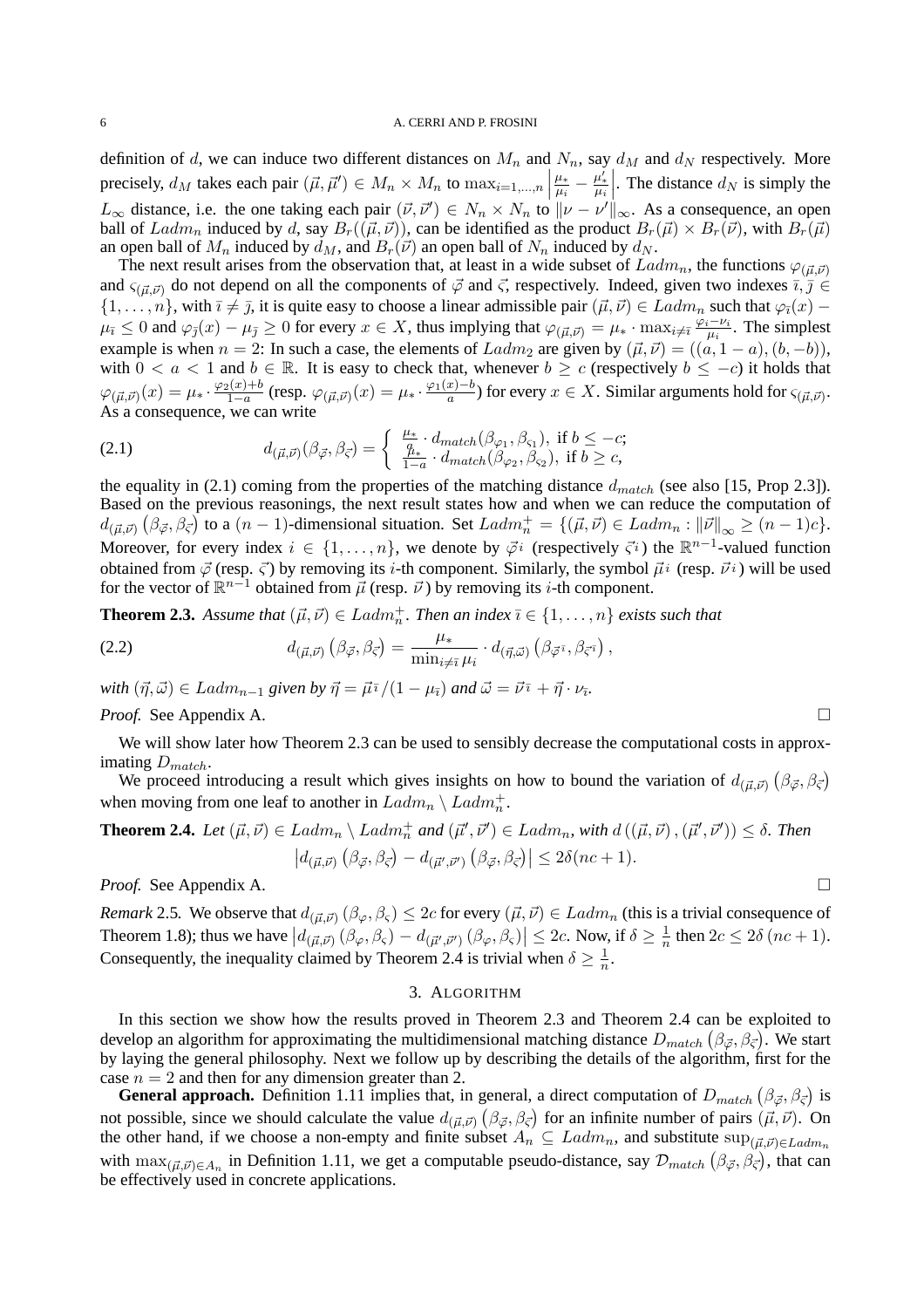Thinking of  $\mathcal{D}_{match} (\beta_{\vec{\varphi}}, \beta_{\vec{\varsigma}})$  as an approximation of  $D_{match} (\beta_{\vec{\varphi}}, \beta_{\vec{\varsigma}})$ , we can argue that the larger the set  $A_n \subseteq \text{Ladm}_n$ , the smaller the difference between the two values. On the other hand, the smaller the set  $A_n$ , the faster the computation of  $\mathcal{D}_{match}(\beta_{\vec{\varphi}},\beta_{\vec{\varsigma}})$ . In this perspective, our goal is to find a set  $A_n$  that is a compromise between these two situations. Additionally, given an arbitrary real value  $\varepsilon > 0$  as an error threshold, we want  $A_n$  depending on  $\epsilon$  in a way that the output  $\mathcal{D}_{match}(\beta_{\vec{\varphi}}, \beta_{\vec{\varsigma}})$  satisfies the inequality  $\left|D_{match}\left(\beta_{\vec{\varphi}},\beta_{\vec{\varsigma}}\right)-\mathcal{D}_{match}\left(\beta_{\vec{\varphi}},\beta_{\vec{\varsigma}}\right)\right|\leq\varepsilon$ . This is actually what our algorithm is developed for, taking as input the error threshold  $\varepsilon$  and giving as output  $\mathcal{D}_{match} (\beta_{\vec{\varphi}}, \beta_{\vec{\varsigma}})$ .

**The 2-dimensional case.** We start by providing a detailed treatment of the case  $n = 2$ , since our approach for higher dimensions is based on a reduction to the 2-dimensional situation. For a previous version of the algorithm in the case  $n = 2$ , the reader is referred to [1].

Let us fix a threshold error  $\varepsilon$ . By rescaling opportunely both  $\vec{\varphi}$  and  $\vec{\varsigma}$  (and consequently  $\varepsilon$ ), we can assume without loss of generality that  $c = 1$ . Before going on, for every  $\delta > 0$  we introduce the concept of  $\delta$ -grid on  $L \subseteq Ladm_2$ , i.e. a collection of points  $\{p = (\vec{\mu}, \vec{\nu}) \in Ladm_2\}$  such that  $(i)$   $B_\delta(p) \cap B_\delta(p') = \emptyset$  for every  $p, p' \in \mathcal{G}, p \neq p'$  and  $(ii) L \subseteq \bigcup_{p \in \mathcal{G}} \overline{B}_{\delta}(p)$ , with  $\overline{B}_{\delta}(p)$  the closure of  $B_{\delta}(p)$ . We say that a  $\delta$ -grid is *finite* if it consists in a finite collection of points.

We need to fix  $\delta$ . Remark 2.5 allows us to take  $\delta$  smaller than  $\frac{1}{2}$ . Let us set  $\delta = \frac{1}{4}$  $\frac{1}{4}$ . We shall motivate our choice in a while. We also define a finite  $\frac{1}{4}$ -grid G on  $Ladm_2 \setminus Ladm_2^+$ , see Figure 2. To display the grid, we use the fact that Ladm<sub>2</sub> can be identified with the product space  $M_2 \times N_2$ , with  $M_2 = \{\vec{\mu} =$  $(a, 1 - a), 0 < a < 1$  and  $N_2 = \{\vec{\nu} = (b, -b), \nu \in \mathbb{R}\}.$  Therefore we can represent  $Ladm_2$  as the subset of the real plane given by  $I \times \mathbb{R}$ , I the open interval  $\{a \in \mathbb{R} : 0 < a < 1\}$ . In this perspective,  $Ladm_2 \setminus Ladm_2^+ = \{(\vec{\mu}, \vec{\nu}) : ||\vec{\nu}||_{\infty} < 1\}$  is displayed as  $I \times \{b \in \mathbb{R} : |b| < 1\}$ . We shall describe later how to obtain  $\mathcal G$  in quite a simple way.

We recall that our goal is to compute the largest value for  $d_{(\vec{\mu},\vec{\nu})}(\beta_{\vec{\varphi}},\beta_{\vec{\varsigma}})$  on a suitable finite subset of Ladm<sub>2</sub>. Equality (2.1) allows us to sensibly reduce the computation of  $d_{(\vec{\mu}, \vec{\nu})}(\beta_{\vec{\varphi}}, \beta_{\vec{\varsigma}})$  on Ladm<sub>2</sub><sup>+</sup>. Indeed, it implies that  $d_{(\vec{\mu}, \vec{\nu})}(\beta_{\vec{\varphi}}, \beta_{\vec{\varsigma}}) \leq d_{match}(\beta_{\varphi_1}, \beta_{\varsigma_1})$  if  $\vec{\nu} = (b, -b)$  is such that  $b \leq -c$ , while  $d_{(\vec{\mu}, \vec{\nu})}(\beta_{\vec{\varphi}}, \beta_{\vec{\varsigma}}) \leq$  $d_{match}(\beta_{\varphi_2}, \beta_{\varsigma_2})$  if  $b \geq c$ . Moreover, in the first case the value  $d_{match}(\beta_{\varphi_1}, \beta_{\varsigma_1})$  is achieved when  $\vec{\mu} =$  $(a, 1-a)$  is such that  $a \leq \frac{1}{2}$ , while in the second case the value  $d_{match}(\beta_{\varphi_2}, \beta_{\varsigma_2})$  is achieved when  $a \geq \frac{1}{2}$ . (*a*, 1 a) is such that  $a \leq 2$ , while in the second case the value  $a_{match}(\beta_{\varphi_1}, \beta_{\varsigma_1})$  is achieved when  $a \leq 2$ .<br>Thus, it is sufficient to consider the maximum between  $d_{match}(\beta_{\varphi_1}, \beta_{\varsigma_1})$  and  $d_{match}(\beta_{\varphi_2}, \beta$ know the value  $\max_{Ladm_2^+} d_{(\vec{\mu}, \vec{\nu})}(\beta_{\vec{\varphi}}, \beta_{\vec{\varsigma}})$ . We denote such a maximum by  $\mathcal{D}_{ext}$ .

COMPUTEDEXT $(X, \vec{\varphi} = (\varphi_1, \varphi_2), \vec{\varsigma} = (\varsigma_1, \varsigma_2)$ for  $i = 1$  to 2 compute  $\beta_{\varphi_i}$ ; compute  $\beta_{\varsigma_i}$ ; compute  $d_{match}\left(\beta_{\varphi_i},\beta_{\varsigma_i}\right)$ ; endfor  $D_{ext} = \max\{d_{match}\left(\beta_{\varphi_1}, \beta_{\varsigma_1}\right), d_{match}\left(\beta_{\varphi_2}, \beta_{\varsigma_2}\right)\};$ return  $D_{ext}$ .

Theorem 2.4 allows us to control the variation of  $d_{(\vec{\mu}, \vec{\nu})}(\beta_{\vec{\varphi}}, \beta_{\vec{\varsigma}})$  in each set  $(Ladm_2 \setminus Ladm_2^+) \cap \bar{B}_\delta(p_j)$ , and hence in  $Ladm_2 \setminus Ladm_2^+$ . For every  $p = (\vec{\mu}, \vec{\nu}) \in \mathcal{G}$ , we compute the value  $d_{(\vec{\mu}, \vec{\nu})}(\beta_{\vec{\varphi}}, \beta_{\vec{\varsigma}})$ , setting  $\mathcal{D}_{int} = \max_{p \in \mathcal{G}} d_{(\vec{\mu}, \vec{\nu})} (\beta_{\vec{\varphi}}, \beta_{\vec{\varsigma}}).$ 

COMPUTEDINT $(X, \vec{\varphi} = (\varphi_1, \varphi_2), \vec{\varsigma} = (\varsigma_1, \varsigma_2), \vec{\varsigma})$  $D_{int} = 0;$ foreach  $p = (\vec{\mu}, \vec{\nu})$  in  $\mathcal G$ compute  $\beta_{\varphi_{(\vec{\mu}, \vec{\nu})}}$ ; compute  $\beta_{\varsigma_{(\vec{\mu}, \vec{\nu})}}$ ; compute  $d_{(\vec{\mu}, \vec{\nu})}(\beta_{\vec{\varphi}}, \beta_{\vec{\varsigma}})$ ; endfor  $D_{int} = \max_{p \in \mathcal{G}} d_{(\vec{\mu}, \vec{\nu})} (\beta_{\vec{\varphi}}, \beta_{\vec{\varsigma}});$ return  $D_{int}$ .

The number  $\mathcal{D}_{tot} = \max\{\mathcal{D}_{ext}, \mathcal{D}_{int}\}\$ is then a first approximation of  $D_{match}(\beta_{\varphi}, \beta_{\vec{\zeta}})\$ . The next function COMPUTEDTOT shows how to refine the value  $\mathcal{D}_{tot}$  to obtain an approximation of  $D_{match}(\beta_{\vec{\varphi}}, \beta_{\vec{\varsigma}})$  up to the error threshold  $\varepsilon$ . First we briefly describe it.

If the inequality  $2\delta \cdot (2c+1) \leq \varepsilon$  holds, by Definition 1.11 and by applying Theorem 2.4 it follows that  $|D_{match}(\beta_{\vec{\omega}}, \beta_{\vec{\zeta}}) - \mathcal{D}_{tot}| \leq \varepsilon$ . Therefore COMPUTEDTOT ends, giving as output  $\mathcal{D}_{match}(\beta_{\vec{\omega}}, \beta_{\vec{\zeta}}) = \mathcal{D}_{tot}$ .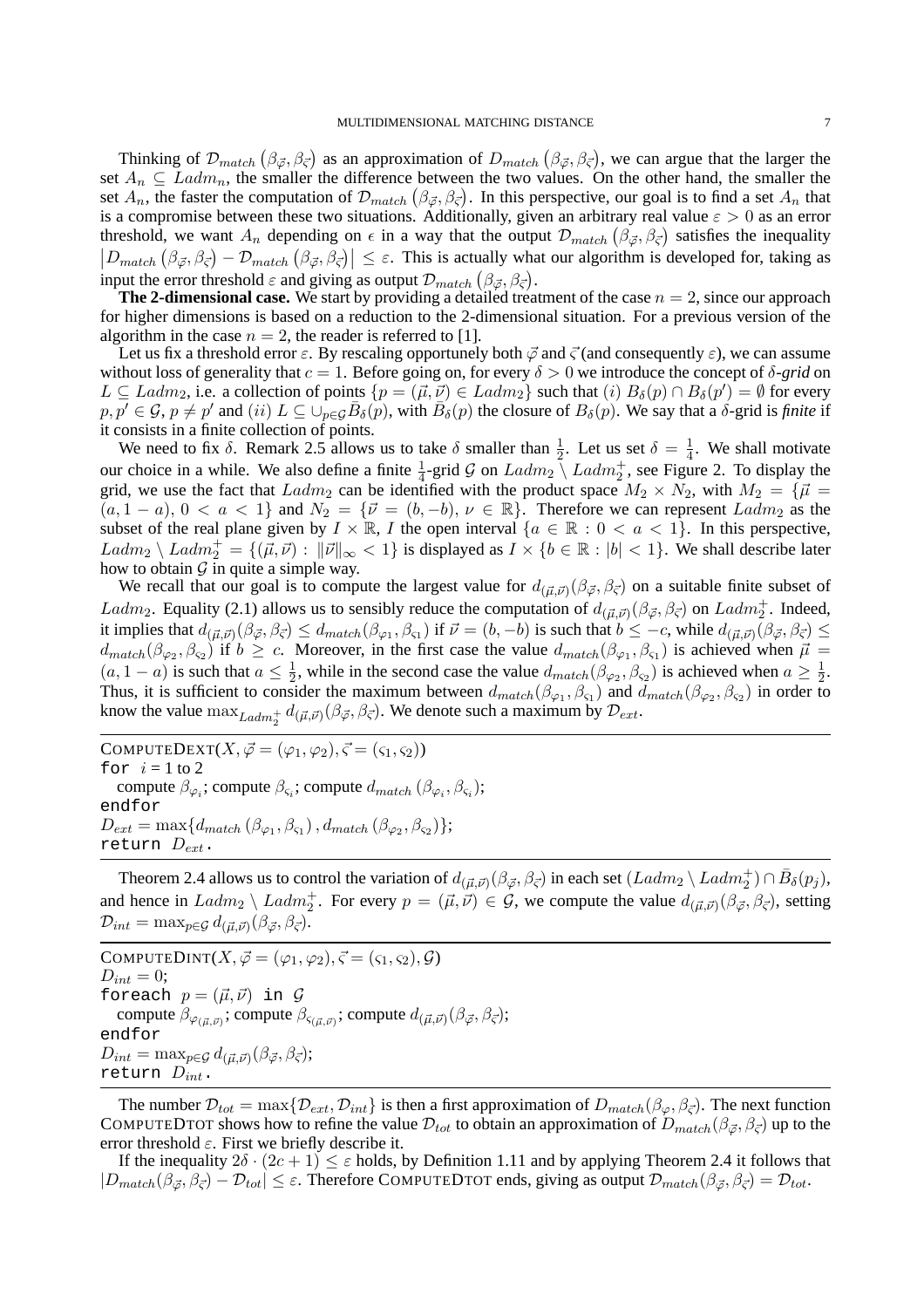Otherwise, COMPUTEDTOT deletes each point  $p \in G$  such that  $\mathcal{D}_{tot} - d_{(\vec{\mu}, \vec{\nu})}(\beta_{\vec{\varphi}}, \beta_{\vec{\varsigma}}) > 2\delta \cdot (2c +$ 1). Indeed, Theorem 2.4 ensures that  $\mathcal{D}_{tot}$  will not be achieved (or exceeded) by computing the values  $d_{(\vec{\mu},\vec{\nu})}(\beta_{\vec{\varphi}},\beta_{\vec{\varsigma}})$  over the sets  $\bar{B}_{\delta}(p)$ . Moreover, the grid G is refined as follows: Each p still in G is replaced by four suitable points  $p_1, \ldots, p_4$ , such that  $\{p_j, j = 1, \ldots, 4\}$  is a  $\frac{\delta}{2}$ -grid on  $B_\delta(p)$ . This refinement procedure, which will be described later, is performed by the function REFINE recalled in COMPUTEDTOT. Finally,  $\mathcal{D}_{int}$  and  $\mathcal{D}_{tot}$  are updated according to the new grid  $\mathcal{G}$ ,  $\delta$  is replaced by  $\frac{\delta}{2}$ , and the algorithm restarts by checking if the inequality  $2\delta \cdot (2c+1) \leq \varepsilon$  holds.

COMPUTEDTOT $(\delta, \mathcal{G}, D_{ext}, D_{int})$  $tresh = 2\delta(2c+1); \mathcal{D}_{tot} = \max\{\mathcal{D}_{ext}, \mathcal{D}_{int}\};$ while  $tresh > \varepsilon$ foreach  $p = (\vec{\mu}, \vec{\nu})$  in  $\mathcal G$  $\mathcal{G} \leftarrow \mathcal{G} \setminus p$ ; if  $\mathcal{D}_{tot} - d_{(\vec{\mu}_j, \vec{\nu}_j)}(\beta_{\vec{\varphi}}, \beta_{\vec{\varsigma}}) \leq tresh$  $\mathcal{G} \leftarrow \mathcal{G} \cup \text{REFINE}(p, \delta);$ endif endfor  ${\cal D}_{int} = {\rm COMPUTeDINT}(X,\vec\varphi=(\varphi_1,\varphi_2),\vec\varsigma=(\varsigma_1,\varsigma_2),{\cal G});$  $\mathcal{D}_{tot} = \max\{\mathcal{D}_{ext}, \mathcal{D}_{int}\}; \delta \leftarrow \frac{\delta}{2}; \text{tresh} \leftarrow 2\delta(2c+1);$ endwhile return  $\mathcal{D}_{tot}$ 

To conclude, we describe how to construct a  $\frac{1}{2^h}$ -grid on  $Ladm_2 \setminus Ladm_2^+$ , with  $h \geq 0$  integer number. Besides using it to construct the  $\frac{1}{4}$ -grid G required at the beginning of our algorithm (and thus justifying our initial choice for  $\delta$ ), such a procedure is preparatory to explain how function REFINE works.

When  $h = 0$ , we can simply take the point  $p_0 = (\vec{\mu}_0, \vec{\nu}_0)$ , with  $\vec{\mu}_0 = (\frac{1}{2}, \frac{1}{2})$  $(\frac{1}{2})$  and  $\vec{\nu}_0 = (0, 0)$ . The set  $\{p_0\}$  is actually a 1-grid on  $Ladm_2 \setminus Ladm_2^+$ . Indeed, setting  $B_1(p_0) = \overline{B_1(\vec{\mu}_0)} \times B_1(\vec{\nu}_0)$ , we have that  $Ladm_2 \setminus Ladm_2^+ = B_1(p_0).$ 

When  $h > 0$ , our  $\frac{1}{2^h}$ -grid consists in a collection of  $4^h$  points, say  $\{p_{ij} = (\vec{\mu}_i, \vec{\nu}_j) : i, j = 1, ..., 2^h\}$ , with  $\vec{\mu}_i = (a_i, 1 - a_i)$  and  $\vec{\nu}_j = (b_j, -b_j)$ . From the definition of d we can deduce the following relations to determine the points  $p_{ij}$ :

$$
(I) \begin{cases} \frac{a_i}{1-a_i} = \frac{2i-1}{2^h}, i = 1, \dots, 2^{h-1}, \\ \frac{1-a_i}{a_i} = \frac{2^{h+1}-2i+1}{2^h}, i = 2^{h-1}+1, \dots, 2^h, \end{cases} (II) \quad b_j = \frac{2j-2^h-1}{2^h}, j = 1, \dots, 2^h.
$$

We observe that  $a_i < \frac{1}{2}$  $\frac{1}{2}$  for every  $i = 1, ..., 2^{h-1}$ , while  $a_i > \frac{1}{2}$  when  $i = 2^{h-1} + 1, ..., 2^h$ . Some examples of  $\frac{1}{2^h}$ -grid obtained by using equations (*I*) and (*II*) are displayed in Figure 2.



FIGURE 2.  $\frac{1}{2^h}$ -grids on  $Ladm_2 \setminus Ladm_2^+$  for  $h = 0$  (left),  $h = 1$  (center), and  $h = 2$  (right).

Equations  $(I)$  and  $(II)$  also lay the basis to build the function REFINE recalled in COMPUTEDTOT. Suppose that  $p = (\vec{\mu}, \vec{\nu}) \in \text{Ladm}_2$  is a point of a  $\frac{1}{2^h}$ -grid, with  $\vec{\mu} = (a, 1 - a)$  and  $\vec{\nu} = (b, -b)$ . If recalled, function REFINE replaces p with a  $\frac{1}{2^{h+1}}$ -grid of  $B_{\frac{1}{2^h}}(p)$ , i.e. four points  $p'_{ij} = (\vec{\mu}'_i, \vec{\nu}'_j)$  for  $i, j = 1, 2$ , with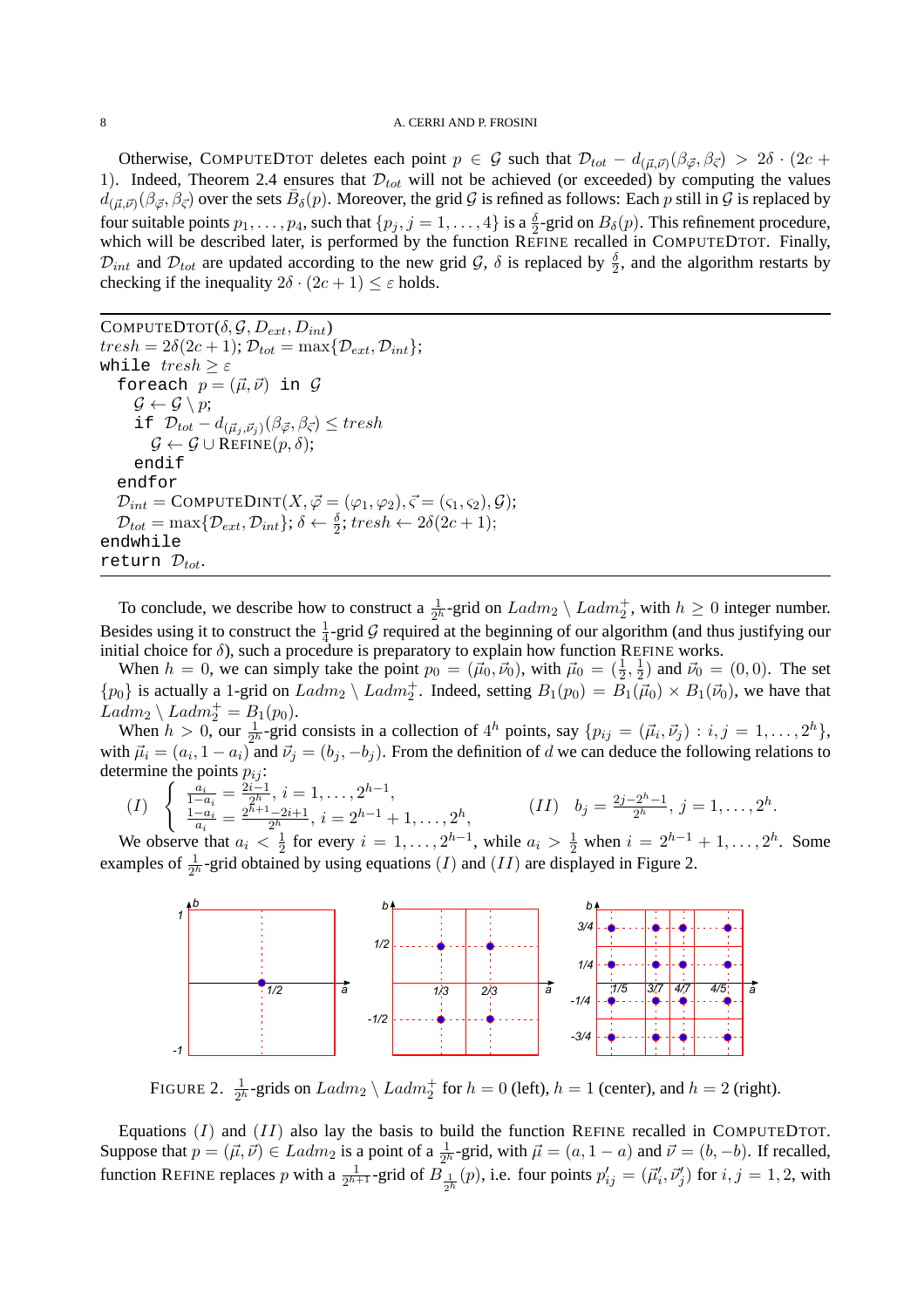$$
\vec{\mu}'_i = (a'_i, 1 - a'_i), \vec{\nu}'_j = (b'_j, -b'_j)
$$
 and such that

(3.1) 
$$
\begin{cases} \frac{a'_i}{1-a'_i} = \frac{a}{1-a} + \frac{(-1)^i}{2^{h+1}} & \text{if } a < \frac{1}{2}, \\ \frac{1-a'_i}{a'_i} = \frac{1-a}{a} + \frac{(-1)^i}{2^{h+1}} & \text{if } a > \frac{1}{2}, \end{cases} b'_j = b + \frac{(-1)^j}{2^{h+1}}.
$$

Observe that, by applying function REFINE to each point p of a  $\frac{1}{2^h}$ -grid of  $Ladm_2 \setminus Ladm_2^+$ , we have a 1  $\frac{1}{2^{h+1}}$ -grid of  $Ladm_2 \setminus Ladm_2^+$ . Indeed, by replacing h with  $h+1$ , we could obtain the solutions of (3.1) directly from  $(I)$  and  $(II)$ . On the other hand, equations (3.1) allow us to replace just p, without computing other useless points.

**The** n-dimensional case. We now generalize our algorithm to the *n*-dimensional setting, with  $n > 2$ . Such an extension is partially based on a reduction to the 2-dimensional situation.

Similarly to the case  $n=2$ , we aim at computing the largest value for  $d_{(\vec{\mu},\vec{\nu})}(\beta_{\vec{\varphi}},\beta_{\vec{\varsigma}})$  over a suitable finite subset of  $Ladm_n$ . We fix a threshold error  $\varepsilon$ . By opportunely rescaling both  $\vec{\varphi}$  and  $\vec{\varsigma}$  (and consequently  $\varepsilon$ ), we can assume without loss of generality that  $c = 1$ , so that  $Ladm_n^+ = \{(\vec{\mu}, \vec{\nu}) \in Ladm_n : ||\vec{\nu}||_{\infty} \ge n-1\}.$ In Ladm<sup>+</sup><sub>n</sub>, Theorem 2.3 allows us to reduce the computation of  $d_{(\vec{\mu}, \vec{\nu})}(\beta_{\vec{\varphi}}, \beta_{\vec{\varsigma}})$  to a  $(n-1)$ -dimensional situation. Indeed, it implies that, for every  $(\vec{\mu}, \vec{\nu}) \in \text{Ladm}_n^+$ , there exists  $(\vec{\eta}, \vec{\omega}) \in \text{Ladm}_{n-1}$  such that  $d_{(\vec{\mu},\vec{\nu})}(\beta_{\vec{\varphi}},\beta_{\vec{\varsigma}}) \leq d_{(\vec{\eta},\vec{\omega})}(\beta_{\vec{\varphi}^{\bar{\imath}}},\beta_{\vec{\varsigma}^{\bar{\imath}}})$  for a suitable index  $\bar{\imath} \in \{1,\ldots,n\}$ . On the other hand, it is possible to prove that, for every  $\bar{\imath} \in \{1, ..., n\}$  and every  $(\vec{\eta}, \vec{\omega}) \in \text{Ladm}_{n-1}$ , there always exists  $(\vec{\mu}, \vec{\nu}) \in \text{Ladm}_n^+$ <br>such that  $d_{(\vec{\mu}, \vec{\nu})}(\beta_{\vec{\varphi}}, \beta_{\vec{\varsigma}}) = d_{(\vec{\eta}, \vec{\omega})}(\beta_{\vec{\varphi}}, \beta_{\vec{\varsigma}^{\eta}})$ . As a consequence, set  $Ladm_n^+$  can be reduced to the one of the  $(n-1)$ -dimensional matching distances  $D_{match}(\beta_{\vec{\varphi}^i},\beta_{\vec{\varsigma}^i})$ , for  $i=1,\ldots,n.$ 

Obviously, we can recursively repeat the same reasonings to progressively decrease the dimensionality of the problem. It turns out that computing the largest value for  $d_{(\vec{\mu}, \vec{\nu})}(\beta_{\vec{\varphi}}, \beta_{\vec{\varsigma}})$  on  $Ladm_n^+$  can be reduced to the 2-dimensional case, by considering the  $\binom{n}{2}$  $\binom{n}{2}$  2-dimensional matching distances  $D_{match}\left(\beta_{\vec{\varphi}_{ij}},\beta_{\vec{\varsigma}_{ij}}\right)$ , with  $\vec{\varphi}_{ij} = (\varphi_i, \varphi_j)$  and  $\vec{\varsigma}_{ij} = (\varsigma_i, \varsigma_j)$  for every  $i \neq j$ .

Similarly to what happens in the 2-dimensional case, Theorem 2.4 allows us to control the variation of  $d_{(\vec{\mu},\vec{\nu})}(\beta_{\vec{\varphi}},\beta_{\vec{\varsigma}})$  on the set  $Ladm_n \setminus Ladm_n^+$ . After fixing  $\delta = \frac{1}{2^{\overline{m}}}$ , with  $\overline{m} = \min\{m \in \mathbb{N} : 2^m > n\}$ (see Remark 2.5), we can define a  $\delta$ -grid  $\mathcal G$  on  $Ladm_n \setminus Ladm_n^+$  by extending equations  $(I)$  and  $(II)$  to the  $n$ -dimensional situation (actually, relations  $(II)$  should be additionally adapted to deal with the open interval  $(-n+1, n-1)$  instead of  $(-1, 1)$ ).

It turns out that for the n-dimensional case we only need to use functions COMPUTEDEXT, COMPUTE-DINT and COMPUTEDTOT without any modification. Concerning function REFINE, it can be generalized to the *n*-dimensional situation starting from (3.1) to replace, when necessary, an element of  $G$  with  $2^n$  points.

3.1. **Computational costs.** Let us fix a threshold error  $\varepsilon > 0$  and observe that, for every  $n \ge 2$ , we can write  $\varepsilon = n\varepsilon_n$ , for a suitable real value  $\varepsilon_n$ . When  $n = 2$ , approximating  $D_{match}(\beta_{\vec{\varphi}}, \beta_{\vec{\varsigma}})$  needs the computation of the 1-dimensional PBNs  $\beta_{\varphi_i}$ ,  $\beta_{\varsigma_i}$  for  $i=1,2$ ,  $\beta_{\varphi_{(\vec{\mu},\vec{\nu})}}$  and the associated 1-dimensional matching distance  $d_{match}(\beta_{\varphi_i}, \beta_{\varsigma_i})$  and  $d_{(\vec{\mu}, \vec{\nu})}(\beta_{\vec{\varphi}}, \beta_{\vec{\varsigma}})$ , for each  $(\vec{\mu}, \vec{\nu}) \in \mathcal{G}$  along with all its refinements. The running time for computing a 1-dimensional PBNs is cubic in the size of input data (e.g., number of simplices, nodes of a graph or voxels of a 3D image) in the worst case [24]. Computing the 1-dimensional matching distance between two 1-dimensional PBNs takes  $O(q^{2.5})$ , being q the total number of cornerpoints of the two descriptors [4]. It turns out that the overall computational cost depends on the previous complexities, multiplied by the number of points in  $G$  along with all its refinements. The worst case cardinality for such a set is when there is no points cancellation. If so, at the hth iteration of the algorithm the cardinality of  $G$ corresponds to cover  $I \times (-c, c)$  with open balls (w.r.t. the distance d) of radius  $\delta = 1/2^h$ , i.e.  $O(4^h)$ . In particular, since the algorithm ends as soon as  $2\delta(2c+1) < \varepsilon$ , at the last iteration we obtain  $O(1/\varepsilon^2)$ . This implies that the worst case complexity is at most proportional to  $1/\varepsilon^2$ . Additionally, we can estimate that the number of iterations of the algorithm is  $\log_2 \frac{2c+1}{2\varepsilon}$  $rac{c+1}{2\varepsilon}$ .

When  $n > 2$ , we apply  $\binom{n}{2}$  $n_2$ ) times the 2-dimensional framework to obtain the maximum value for  $d_{(\vec{\mu},\vec{\nu})}(\beta_{\vec{\varphi}},\beta_{\vec{\varsigma}})$  on  $Ladm_n^+$ , thus giving a computational cost proportional to  $(n/\varepsilon)^2 = 1/\varepsilon_n^2$ . Moreover, we also need to compute  $d_{(\vec{\mu},\vec{\nu})}(\beta_{\vec{\varphi}},\beta_{\vec{\varsigma}})$  for each  $(\vec{\mu},\vec{\nu}) \in \mathcal{G}$  along with all its refinements. Following similar considerations to the 2-dimensional situation, we get a running time that is proportional to  $(n/\varepsilon)^n = (1/\varepsilon_n)^n$ in the worst case.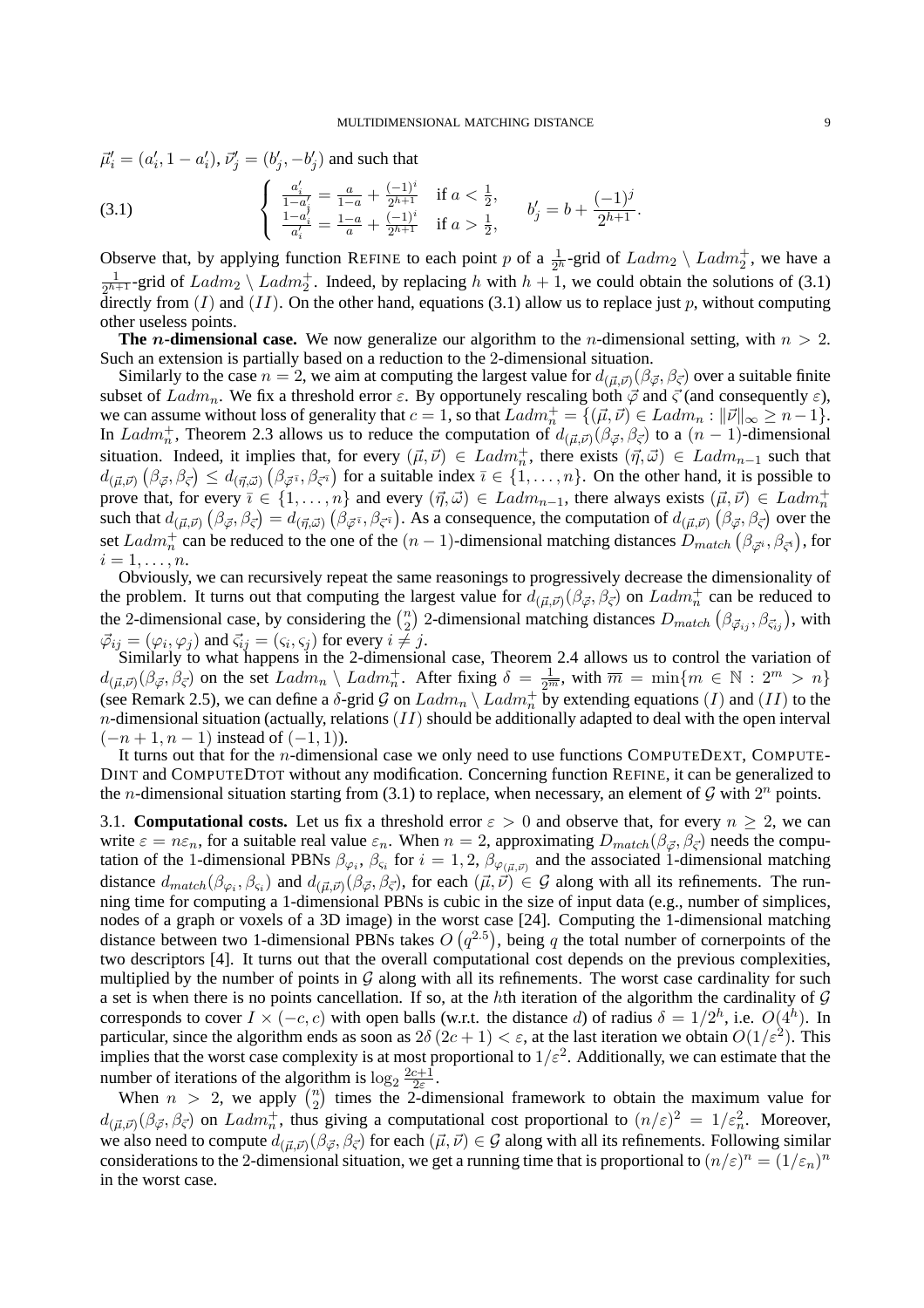## 4. DISCUSSIONS

As can be seen, the total running time of our algorithm is exponential in  $n$  in the worst case. On the other hand, it is worth noting that a number of strategies can be used to keep down the computational costs.

• From the Matching Stability Theorem 1.8 and from the definition of  $\varphi_{(\vec{\mu},\vec{\nu})}$  and  $\varsigma_{(\vec{\mu},\vec{\nu})}$  (cf. Theorem 1.10), we have that  $d_{(\vec{\mu},\vec{\nu})}\left(\beta_{\vec{\varphi}},\beta_{\vec{\varsigma}}\right) \leq \max_{x\in X}\|\vec{\varphi}(x)-\vec{\varsigma}(x)\|_{\infty}$  and hence  $|d_{(\vec{\mu},\vec{\nu})}\left(\beta_{\vec{\varphi}},\beta_{\vec{\varsigma}}\right)-d_{(\vec{\mu}',\vec{\nu}')} \left(\beta_{\vec{\varphi}},\beta_{\vec{\varsigma}}\right)| \leq$  $\max_{x\in X}\|\vec{\varphi}(x)-\vec{\varsigma}(x)\|_{\infty}$ , for every  $(\vec{\mu},\vec{\nu}),(\vec{\mu}',\vec{\nu}')\in Ladm_n.$  It follows that, if  $\max_{x\in X}\|\vec{\varphi}(x)-\vec{\varsigma}(x)\|_{\infty}\leq$  $\varepsilon$ , we incur in the worst case. Whenever this happens, we simply prevent to run our algorithm, setting  $\mathcal{D}_{match}\left(\beta_{\vec{\varphi}},\beta_{\vec{\varsigma}}\right)=\max_{x\in X}\|\vec{\varphi}(x)-\vec{\varsigma}(x)\|_{\infty}.$ 

• Instead of fixing a threshold error  $\varepsilon$ , we could decide to fix the number of  $(\vec{\mu}, \vec{\nu}) \in Ladm_n \setminus Ladh_n^+$  we are disposed to consider during the computation of  $\mathcal{D}_{match} (\beta_{\vec{\varphi}}, \beta_{\vec{\varsigma}})$ . We recall that, even considering just one of these points, we would have a pseudo-distance between  $\beta_{\varphi}$  and  $\beta_{\vec{\zeta}}$  that can be effectively evaluated. Further, even working with a small number of points in  $Ladm_n \setminus Ladm_n^+$  gave encouraging results in shape comparison applications [2, 3]. Nevertheless, the theoretical results underlying our algorithm provide a systematic procedure to select the points  $(\vec{\mu}, \vec{\nu})$ , differently from what happened in previous works.

• Our computational approach perfectly fits in the general structure of *branch and bound algorithms*. Branch and bound is a general algorithm for finding optimal solutions of various optimization problems, especially in discrete and combinatorial optimization, see [31] for details. A number of techniques are available in literature, such as the *depth-first search* [20] or the *best-first search* [33], improving the efficiency of branch and bound algorithms in exploring the set of candidate solutions. In our case, applying one of these strategies, or a combination of them, would contribute in containing the computational costs.

Let us conclude by observing that a previous version of the algorithm has been tested in [1], to compare 2-dimensional 0th PBNs associated to 3D objects represented by surface models. Experiments show that, in practical cases, the algorithm is able to decimate the number of half-planes required to reach the desired approximation for the 2-dimensional matching distance. In particular, in the considered cases the algorithm cuts away from 55% to 96% of the total number of half-planes that should be considerd without the cancellation strategy. These results make us confident for future applications of the n-dimensional framework in shape comparison.

# 5. CONCLUSIONS

In this paper we present a novel theoretical and computational framework to get approximations of the matching distance between multidimensional PBNs. More precisely, starting from the so-called foliation method, we obtain new results to bound the matching distance associated to the leaves of a foliation defined on the domain of n-dimensional PBNs. These results follow the ones obtained in [1] for the 2-dimensional setting of 0th PBNs. Such an extension has been possible via the introduction of a suitable distance on the space of parameters identifying the leaves of the foliation. Moreover, we provide an algorithm to obtain approximations of the n-dimensional matching distance up to an arbitrary error threshold, representing the maximum error we are disposed to accept in the computation. We also investigate some possible directions to keep down the computational costs. Previous examples developed in [1] for the 2-dimensional matching distance show how such a framework could be used in Computer Vision, Computer Graphics and Pattern Recognition, to compare properties of shapes that can be modeled by vector-valued continuous functions. This is actually what we are planning to do, in order to test the feasibility of the proposed framework even in higher dimensions.

## **REFERENCES**

- [1] S. Biasotti, A. Cerri, P. Frosini, and D. Giorgi. A new algorithm for computing the 2-dimensional matching distance between size functions. Technical Report no. 2821, Università di Bologna, 2010. Available at http://amsacta.cib.unibo.it/2821/.
- [2] S. Biasotti, A. Cerri, P. Frosini, D. Giorgi, and C. Landi. Multidimensional size functions for shape comparison. *J. Math. Imaging Vision*, 32(2):161–179, 2008.
- [3] S. Biasotti, A. Cerri, and D. Giorgi. k-dimensional size functions for shape description and comparison. In R. Cucchiara, editor, *ICIAP*, pages 795–800. IEEE Computer Society, 2007.
- [4] S. Biasotti, L. De Floriani, B. Falcidieno, P. Frosini, D. Giorgi, C. Landi, L. Papaleo, and M. Spagnuolo. Describing shapes by geometrical-topological properties of real functions. *ACM Comput. Surv.*, 40(4):1–87, 2008.
- [5] S. Biasotti, D. Giorgi, M. Spagnuolo, and B. Falcidieno. Size functions for comparing 3d models. *Pattern Recogn.*, 41(9):2855– 2873, 2008.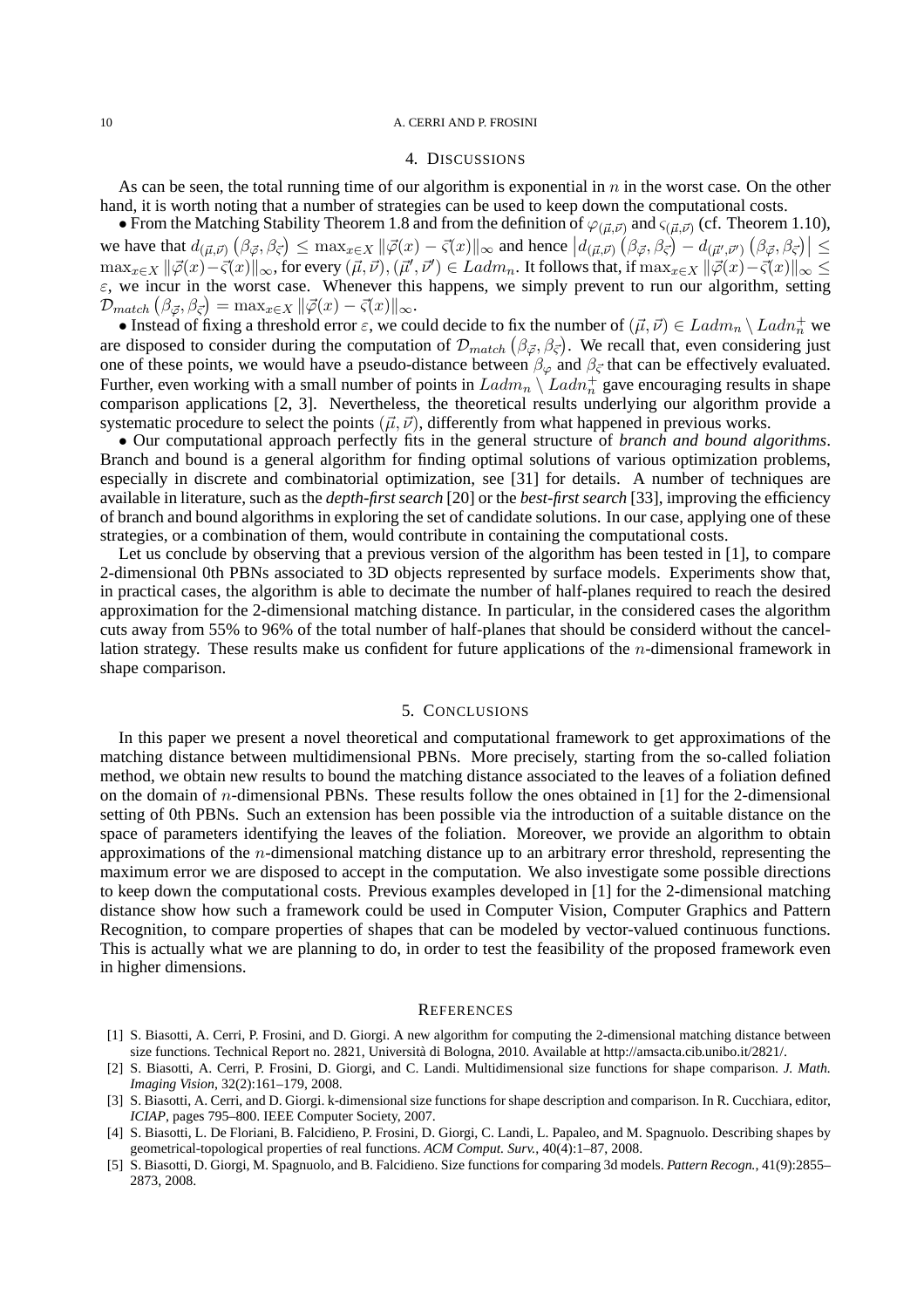- [6] F. Cagliari, B. Di Fabio, and M. Ferri. One-dimensional reduction of multidimensional persistent homology. *Proc. Amer. Math. Soc.*, 138(8):3003–3017, 2010.
- [7] F. Cagliari and C. Landi. Finiteness of rank invariants of multidimensional persistent homology groups. *Applied Mathematics Letters*, 2010. published on-line.
- [8] G. Carlsson. Topology and data. *Bull. Amer. Math. Soc.*, 46(2):255–308, 2009.
- [9] G. Carlsson, G. Singh, and A. Zomorodian. Computing multidimensional persistence. In *ISAAC '09: Proceedings of the 20th International Symposium on Algorithms and Computation*, pages 730–739, Berlin, Heidelberg, 2009. Springer-Verlag.
- [10] G. Carlsson and A. Zomorodian. The theory of multidimensional persistence. In *SCG '07: Proceedings of the twenty-third annual symposium on Computational geometry*, pages 184–193, New York, NY, USA, 2007. ACM.
- [11] G. Carlsson and A. Zomorodian. The theory of multidimensional persistence. *Discrete & Computational Geometry*, 42(1):71– 93, 2009.
- [12] G. Carlsson, A. Zomorodian, A. Collins, and L. J. Guibas. Persistence barcodes for shapes. *IJSM*, 11(2):149–187, 2005.
- [13] A. Cerri, B. D. Fabio, M. Ferri, P. Frosini, and C. Landi. Multidimensional persistent homology is stable. Technical Report no. 2603, Universita di Bologna, 2009. Available at http://amsacta.cib.unibo.it/2603/. `
- [14] A. Cerri, M. Ferri, and D. Giorgi. Retrieval of trademark images by means of size functions. *Graph. Models*, 68(5):451–471, 2006.
- [15] A. Cerri and P. Frosini. Invariance properties of the multidimensional matching distance in Persistent Topology and Homology. Technical Report no. 2765, Universita di Bologna, 2010. Available at http://amsacta.cib.unibo.it/2765/. `
- [16] F. Chazal, D. Cohen-Steiner, M. Glisse, L. J. Guibas, and S. Y. Oudot. Proximity of persistence modules and their diagrams. In *SCG '09: Proceedings of the 25th annual symposium on Computational geometry*, pages 237–246, New York, NY, USA, 2009. ACM.
- [17] F. Chazal, L. J. Guibas, S. Y. Oudot, and P. Skraba. Analysis of scalar fields over point cloud data. In *Proc. 19th ACM-SIAM Sympos. on Discrete Algorithms*, pages 1021–2030, 2009. Full version available as INRIA research report RR-6576, July 2008.
- [18] D. Cohen-Steiner, H. Edelsbrunner, and J. Harer. Stability of persistence diagrams. *Discrete Comput. Geom.*, 37(1):103–120, 2007.
- [19] D. Cohen-Steiner, H. Edelsbrunner, and D. Morozov. Vines and vineyards by updating persistence in linear time. In *SCG '06: Proceedings of the twenty-second annual symposium on Computational geometry*, pages 119–126, New York, NY, USA, 2006. ACM.
- [20] T. H. Cormen, C. E. Leiserson, R. L. Rivest, and C. Stein. *Introduction to Algorithms*. MIT Press, 2001.
- [21] M. d'Amico, P. Frosini, and C. Landi. Natural pseudo-distance and optimal matching between reduced size functions. *Acta. Appl. Math.*, 109:527–554, 2010.
- [22] F. Dibos, P. Frosini, and D. Pasquignon. The use of size functions for comparison of shapes through differential invariants. *J. Math. Imaging Vis.*, 21(2):107–118, 2004.
- [23] H. Edelsbrunner and J. Harer. Persistent homology—a survey. In *Surveys on discrete and computational geometry*, volume 453 of *Contemp. Math.*, pages 257–282. Amer. Math. Soc., Providence, RI, 2008.
- [24] H. Edelsbrunner and J. Harer. *Computational Topology: An Introduction*. American Mathematical Society, 2009.
- [25] H. Edelsbrunner, D. Letscher, and A. Zomorodian. Topological persistence and simplification. *Discrete & Computational Geometry*, 28(4):511–533, 2002.
- [26] S. Eilenberg and N. Steenrod. *Foundations of algebraic topology*. Princeton University Press, Princeton, New Jersey, 1952.
- [27] P. Frosini and C. Landi. Size theory as a topological tool for computer vision. *Pattern Recognition and Image Analysis*, 9:596– 603, 1999.
- [28] P. Frosini and M. Mulazzani. Size homotopy groups for computation of natural size distances. *Bulletin of the Belgian Mathematical Society*, 6(3):455–464, 1999.
- [29] R. Ghrist. Barcodes: the persistent topology of data. *Bull. Amer. Math. Soc. (N.S.)*, 45(1):61–75 (electronic), 2008.
- [30] T. Kaczynski, K. Mischaikow, and M. Mrozek. *Computational Homology*. Number 157 in Applied Mathematical Sciences. Springer-Verlag, 1 edition, 2004.
- [31] A. H. Land and A. G. Doig. An Automatic Method for Solving Discrete Programming Problems. *Econometrica*, 28:497–520, 1960.
- [32] M. Mrozek. Cech type approach to computing homology of maps. *Discrete and Computational Geometry*, 44:546–576, 2010.
- [33] J. Pearl. *Heuristics: intelligent search strategies for computer problem solving*. Addison-Wesley Longman Publishing Co., Inc., Boston, MA, USA, 1984.
- [34] V. Robins. Towards computing homology from finite approximations. *Topology Proceedings*, 24(1):503–532, 1999.
- [35] V. Robins. *Computational topology at multiple resolutions*. PhD thesis, University of Colorado, 2000.
- [36] P. Skraba, M. Ovsjanikov, F. Chazal, and L. Guibas. Persistence-based segmentation of deformable shapes. In *CVPR Workshop on Non-Rigid Shape Analysis and Deformable Image Alignment*, pages 45–52, June 2010.
- [37] A. Smeulders, M. Worring, S. Santini, A. Gupta, and R. Jain. Content-based image retrieval at the end of the early years. *IEEE Trans. PAMI*, 22(12), 2000.
- [38] J. Tangelder and R. Veltkamp. A survey of content-based 3D shape retrieval methods. *Multimedia Tools and Applications*, 39(3):441–471, 2008.
- [39] C. Uras and A. Verri. Computing size functions from edge maps. *Int. J. Comput. Vision*, 23(2):169–183, 1997.
- [40] A. Verri, C. Uras, P. Frosini, and M. Ferri. On the use of size functions for shape analysis. *Biol. Cybern.*, 70:99–107, 1993.
- [41] A. J. Zomorodian. *Topology for computing*, volume 16 of *Cambridge Monographs on Applied and Computational Mathematics*. Cambridge University Press, Cambridge, 2005.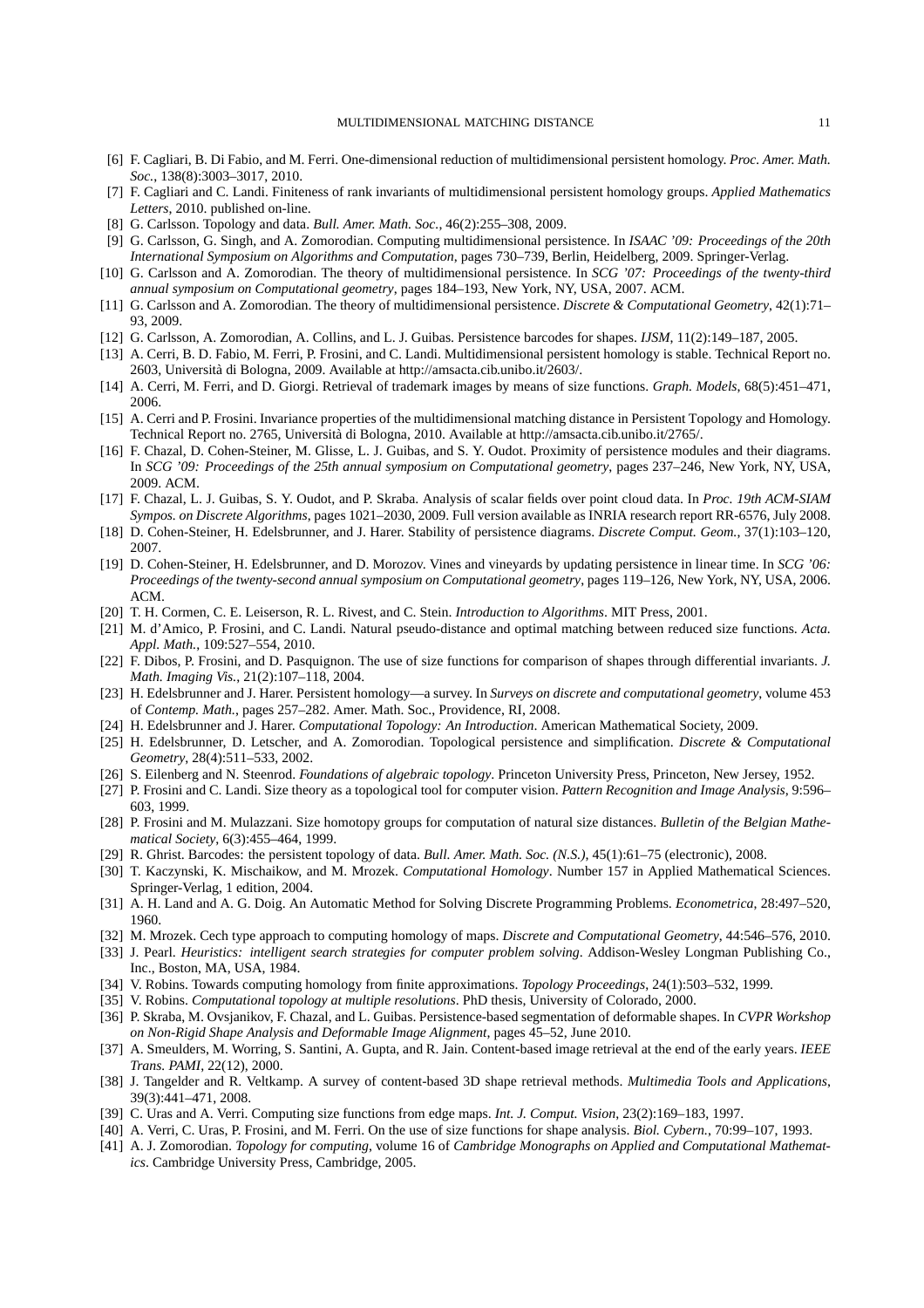# A. APPENDIX

This appendix is devoted to formally prove the results presented in Section 2.

*Proof of Proposition 2.2.* We will show that d has actually all the properties of a distance.

(i):  $d > 0$  by definition;

(ii): Let us prove that  $d((\vec{\mu}, \vec{\nu}), (\vec{\mu}', \vec{\nu}')) = 0 \Leftrightarrow (\vec{\mu}, \vec{\nu}) = (\vec{\mu}', \vec{\nu}')$ . Obviously, if  $(\vec{\mu}, \vec{\nu}) = (\vec{\mu}', \vec{\nu}')$  then  $d((\vec{\mu}, \vec{\nu}), (\vec{\mu}', \vec{\nu}')) = 0$ . Conversely, suppose that  $d((\vec{\mu}, \vec{\nu}), (\vec{\mu}', \vec{\nu}')) = 0$ . Then  $\vec{\nu} = \vec{\nu}'$ . Moreover, µ∗  $\frac{\mu_*}{\mu_i} = \frac{\mu'_*}{\mu_i}$  for every  $i = 1, \ldots, n$ , and hence  $\frac{\mu_*}{\mu'_*} = \frac{\mu_i}{\mu'_i}$  $\frac{\mu_i}{\mu'_i} = k$  for every  $i = 1, \dots, n$ . By contradiction, suppose that  $k \neq 1$ . Since  $\mu_i = k\mu'_i$  for every  $i = 1, \ldots, n$ , and given that  $\sum_{i=1}^n \mu'_i = 1$  we would have  $\sum_{i=1}^{n} \mu_i = \sum_{i=1}^{n} k \mu'_i = k \neq 1$ , against the definition of  $Ladm_n$ . Therefore  $k = 1$ , implying that  $\vec{\mu} = \vec{\mu'}$ ;

**(iii):** Symmetry is again by definition;

(iv): Let us prove the triangle inequality. For every  $(\vec{\mu}, \vec{\nu})$ ,  $(\vec{\mu}', \vec{\nu}')$ ,  $(\vec{\mu}'', \vec{\nu}'') \in Ladm_n$ , it holds that

$$
d\left((\vec{\mu}, \vec{\nu}), (\vec{\mu}', \vec{\nu}')\right) = \max \left\{\max_{i=1,\dots,n} \left| \frac{\mu_{*}}{\mu_{i}} - \frac{\mu'_{*}}{\mu'_{i}} \right|, \left\|\vec{\nu} - \vec{\nu}'\right\|_{\infty} \right\}
$$
  
\n
$$
= \max \left\{\max_{i=1,\dots,n} \left| \frac{\mu_{*}}{\mu_{i}} - \frac{\mu''_{*}}{\mu''_{i}} + \frac{\mu''_{*}}{\mu''_{i}} - \frac{\mu'_{*}}{\mu'_{i}} \right|, \left\|\vec{\nu} - \vec{\nu}'' + \vec{\nu}'' - \vec{\nu}'\right\|_{\infty} \right\}
$$
  
\n
$$
\leq \max \left\{\max_{i=1,\dots,n} \left| \frac{\mu_{*}}{\mu_{i}} - \frac{\mu''_{*}}{\mu''_{i}} \right| + \max_{i=1,\dots,n} \left| \frac{\mu''_{*}}{\mu''_{i}} - \frac{\mu'_{*}}{\mu'_{i}} \right|, \left\|\vec{\nu} - \vec{\nu}''\right\|_{\infty} + \left\|\vec{\nu}'' - \vec{\nu}'\right\|_{\infty} \right\}
$$
  
\n
$$
\leq \max \left\{\max_{i=1,\dots,n} \left| \frac{\mu_{*}}{\mu_{i}} - \frac{\mu''_{*}}{\mu''_{i}} \right|, \left\|\vec{\nu} - \vec{\nu}''\right\|_{\infty} \right\} + \max \left\{\max_{i=1,\dots,n} \left| \frac{\mu''_{*}}{\mu''_{i}} - \frac{\mu'_{*}}{\mu'_{i}} \right|, \left\|\vec{\nu}'' - \vec{\nu}'\right\|_{\infty} \right\}
$$
  
\n
$$
= d\left((\vec{\mu}, \vec{\nu}), (\vec{\mu}'', \vec{\nu}'')\right) + d\left((\vec{\mu}'', \vec{\nu}''), (\vec{\mu}', \vec{\nu}')\right).
$$

*Proof of Theorem 2.3.* If  $\|\vec{v}\|_{\infty} \ge (n-1)c$  it follows that an index  $\bar{\imath} \in \{1,\ldots,n\}$  exists, such that  $\varphi_{(\vec{\mu},\vec{\nu})} =$  $\mu_* \cdot \max_{i \neq \bar{\imath}} \frac{\varphi_i - \nu_i}{\mu_i}$  $\frac{a_i - \nu_i}{\mu_i}$  and  $\varsigma_{(\vec{\mu}, \vec{\nu})} = \mu_* \cdot \max_{i \neq \bar{\imath}} \frac{\varsigma_i - \nu_i}{\mu_i}$  $\frac{-\nu_i}{\mu_i}$ . Indeed, let us suppose that  $\|\vec{\nu}\|_{\infty} = \nu_{\bar{\imath}} \ge (n-1)c$ . Then  $\sum_{i\neq \bar{\imath}}\nu_i=-\nu_{\bar{\imath}}\leq -(n-1)c$ , implying that an index  $\bar{\jmath}\neq \bar{\imath}$  exists, such that  $\nu_{\bar{\jmath}}\leq -c$ . Therefore  $\varphi_{\bar{\jmath}}(x)-\nu_{\bar{\jmath}}\geq$ 0 for every  $x \in X$  (respectively  $\varsigma_{\bar{g}}(x) - \nu_{\bar{g}} \ge 0$  for every  $x \in X$ ) while  $\varphi_{\bar{g}}(x) - \nu_{\bar{g}} \le 0$  for every  $x \in X$ (resp.  $\varsigma_{\bar{i}}(x) - \nu_{\bar{i}} \leq 0$  for every  $x \in X$ ), so that  $\varphi_{(\vec{\mu}, \vec{\nu})} = \mu_* \cdot \max_{i \neq \bar{i}} \frac{\varphi_i - \nu_i}{\mu_i}$  $\frac{1}{\mu_i}^{\mu_i}$  (resp.  $\varsigma_{(\vec{\mu},\vec{\nu})}=\mu_*\cdot\max_{i\neq\bar{\imath}}\frac{\varsigma_i-\nu_i}{\mu_i}$  $\frac{-\nu_i}{\mu_i}).$ In a similar way it is possible to show that, if  $\|\vec{v}\|_{\infty} = -\nu_{\bar{\jmath}} \ge (n-1)c$ , i.e.  $\nu_{\bar{\jmath}} \le -(n-1)c$ , then an index  $\bar{\imath} \neq \bar{\jmath}$  exists, such that  $\varphi_{(\vec{\mu}, \vec{\nu})} = \mu_* \cdot \max_{i \neq \bar{\imath}} \frac{\varphi_i - \nu_i}{\mu_i}$  $\frac{1-\nu_i}{\mu_i}$  (resp.  $\varsigma_{(\vec{\mu},\vec{\nu})}=\mu_*\cdot\max_{i\neq\bar{\imath}}\frac{\varsigma_i-\nu_i}{\mu_i}$  $\frac{-\nu_i}{\mu_i}).$ 

By virtue of the previous reasonings, let us fix an index  $\overline{i} \in \{1, \ldots, n\}$  such that  $\varphi_{(\vec{\mu}, \vec{\nu})} = \mu_* \cdot \max_{i \neq \overline{i}} \frac{\varphi_i - \nu_i}{\mu_i}$  $\mu_i$ and  $\varsigma_{(\vec{\mu},\vec{\nu})} = \mu_* \cdot \max_{i \neq \bar{\imath}} \frac{\varsigma_i - \nu_i}{\mu_i}$  $\frac{-\nu_i}{\mu_i}$ . Without loss of generality, we can assume  $\bar{\iota} = n$ , so that  $\varphi_{(\vec{\mu}, \vec{\nu})} = \mu_*$ .  $\max_{i \neq n} \frac{\varphi_i - \nu_i}{\mu_i}$  $\frac{a_i - \nu_i}{\mu_i}$  and  $\varsigma_{(\vec{\mu}, \vec{\nu})} = \mu_* \cdot \max_{i \neq n} \frac{\varsigma_i - \nu_i}{\mu_i}$  $\frac{-\nu_i}{\mu_i}$ . Now set  $\eta_i = \frac{\mu_i}{1-\mu_i}$  $\frac{\mu_i}{1-\mu_n}$ ,  $\omega_i = \nu_i + \eta_i \nu_n$  for every  $i = 1, \ldots, n-1$ 1. Since  $\sum_{i=1}^{n-1} \eta_i = 1$  and  $\sum_{i=1}^{n-1} \omega_i = 0$ , it follows that  $((\eta_1, \ldots, \eta_{n-1}), (\omega_1, \ldots, \omega_{n-1})) = (\vec{\eta}, \vec{\omega}) \in$  $Ladm_{n-1}$ . Moreover,

$$
\varphi_{(\vec{\mu},\vec{\nu})} = \mu_* \cdot \max_{i \neq n} \frac{\varphi_i - \nu_i}{\mu_i}
$$
  
\n
$$
= \mu_* \cdot \max_{i \neq n} \frac{\varphi_i - \omega_i + \eta_i \nu_n}{(1 - \mu_n)\eta_i}
$$
  
\n
$$
= \frac{\mu_*}{1 - \mu_n} \cdot \max_{i \neq n} \frac{\varphi_i - \omega_i}{\eta_i} + \frac{\mu_*}{1 - \mu_n} \cdot \nu_n
$$
  
\n
$$
= \frac{\mu_*}{1 - \mu_n} \cdot \frac{\eta_*}{\eta_*} \cdot \max_{i \neq n} \frac{\varphi_i - \omega_i}{\eta_i} + \frac{\mu_*}{1 - \mu_n} \cdot \nu_n
$$
  
\n
$$
= \frac{\mu_*}{\min_{i \neq n} \mu_i} \cdot \eta_* \cdot \max_{i \neq n} \frac{\varphi_i - \omega_i}{\eta_i} + \frac{\mu_*}{1 - \mu_n} \cdot \nu_n = \frac{\mu_*}{\min_{i \neq n} \mu_i} \cdot \varphi_{(\vec{\eta},\vec{\omega})}^n + \frac{\mu_*}{1 - \mu_n} \cdot \nu_n,
$$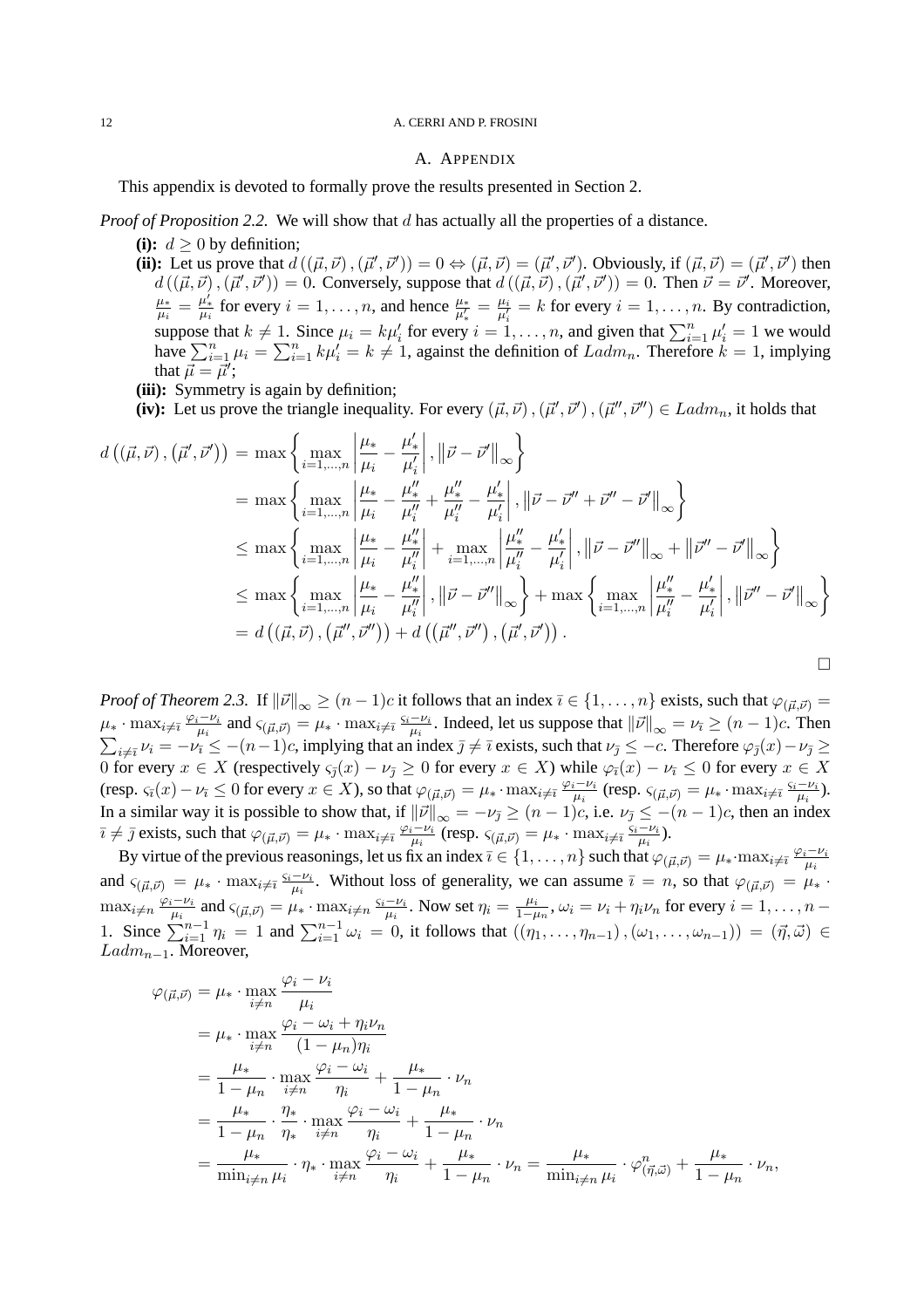with  $\varphi_{(\vec{\eta}, \vec{\omega})}^n = \eta_* \cdot \max_{i \neq n} \frac{\varphi_i - \omega_i}{\eta_i}$  $\frac{-\omega_i}{\eta_i}$ . Analogously, setting  $\varsigma^n_{(\vec{\eta}, \vec{\omega})} = \max_{i \neq n} \frac{\varsigma_i - \omega_i}{\eta_i}$  $\frac{-\omega_i}{\eta_i}$ , it is possible to show that  $\varsigma_{(\vec{\mu},\vec{\nu})} = \frac{\mu_*}{\min}$  $\frac{\mu_*}{\min_{i\neq n}\mu_i} \cdot \varsigma_{(\vec{\eta},\vec{\omega})}^n + \frac{\mu_*}{1-\mu}$  $\frac{r^*}{1-\mu_n}\cdot\nu_n.$ 

Therefore we can write

(A.1) 
$$
d_{(\vec{\mu},\vec{\nu})}\left(\beta_{\vec{\varphi}},\beta_{\vec{\varsigma}}\right) = \frac{\mu_*}{\min_{i\neq n}\mu_i} \cdot d_{(\vec{\eta},\vec{\omega})}\left(\beta_{\vec{\varphi}^n},\beta_{\vec{\varsigma}^n}\right),
$$

with the equality in  $(A.1)$  coming from the properties of the matching distance  $d_{match}$  (see also [15, Prop 2.3]). Analogous considerations hold even assuming  $\overline{i} \neq n$ .

# *Proof of Theorem 2.4.*

$$
|d_{(\vec{\mu},\vec{\nu})}(\beta_{\vec{\varphi}},\beta_{\vec{\varsigma}})-d_{(\vec{\mu}',\vec{\nu}')}(\beta_{\vec{\varphi}},\beta_{\vec{\varsigma}})| = |d_{match}(\beta_{\varphi_{(\vec{\mu},\vec{\nu})}},\beta_{\varsigma_{(\vec{\mu},\vec{\nu})}})-d_{match}(\beta_{\varphi_{(\vec{\mu}',\vec{\nu}')}},\beta_{\varsigma_{(\vec{\mu}',\vec{\nu}')}})|
$$
  
\n
$$
\leq d_{match}(\beta_{\varphi_{(\vec{\mu},\vec{\nu})}},\beta_{\varphi_{(\vec{\mu}',\vec{\nu}')}})+d_{match}(\beta_{\varsigma_{(\vec{\mu},\vec{\nu})}},\beta_{\varsigma_{(\vec{\mu}',\vec{\nu}')}})
$$
  
\n
$$
\leq \max_{x \in X} |\varphi_{(\vec{\mu},\vec{\nu})}(x) - \varphi_{(\vec{\mu}',\vec{\nu}')}(x)| + \max_{x \in X} |\varsigma_{(\vec{\mu},\vec{\nu})}(x) - \varsigma_{(\vec{\mu}',\vec{\nu}')}(x)|
$$
  
\n(A.2)  
\n
$$
\leq \max_{x \in X} \max_{i=1,...,n} \left| \frac{\mu_{*}}{\mu_{i}} \cdot (\varphi_{i}(x) - \nu_{i}) - \frac{\mu'_{*}}{\mu'_{i}} \cdot (\varphi_{i}(x) - \nu'_{i}) \right| +
$$
  
\n(A.3)  
\n
$$
+ \max_{x \in X} \max_{i=1,...,n} \left| \frac{\mu_{*}}{\mu_{i}} \cdot (\varsigma_{i}(x) - \nu_{i}) - \frac{\mu'_{*}}{\mu'_{i}} \cdot (\varsigma_{i}(x) - \nu'_{i}) \right|,
$$

with the first inequality coming from a trivial extension of the triangular inequality to the case of four elements, the second one from the Matching Stability Theorem 1.8 and the third one from the inequality  $|\max_{i=1,...,n} u_i - \max_{i=1,...,n} v_i| \leq \max_{i=1,...,n} |u_i - v_i|$ , for every  $u_1, \ldots, u_n, v_1, \ldots, v_n \in \mathbb{R}$ . Moreover, for every  $i = 1, \ldots, n$  we have

(A.4) 
$$
\left| \frac{\mu_{*}}{\mu_{i}} \cdot (\varphi_{i}(x) - \nu_{i}) - \frac{\mu'_{*}}{\mu'_{i}} \cdot (\varphi_{i}(x) - \nu'_{i}) \right| = \left| \frac{\mu_{*}}{\mu_{i}} \cdot (\varphi_{i}(x) - \nu_{i}) - \frac{\mu'_{*}}{\mu'_{i}} \cdot (\varphi_{i}(x) - \nu_{i}) + \frac{\mu'_{*}}{\mu'_{i}} \cdot (\varphi_{i}(x) - \nu_{i}) - \frac{\mu'_{*}}{\mu'_{i}} \cdot (\varphi_{i}(x) - \nu'_{i}) \right|
$$
  
\n
$$
\leq \left| \frac{\mu_{*}}{\mu_{i}} \cdot (\varphi_{i}(x) - \nu_{i}) - \frac{\mu'_{*}}{\mu'_{i}} \cdot (\varphi_{i}(x) - \nu_{i}) \right| + \frac{\mu'_{*}}{\mu'_{i}} \cdot (\varphi_{i}(x) - \nu_{i}) - \frac{\mu'_{*}}{\mu'_{i}} \cdot (\varphi_{i}(x) - \nu'_{i}) \right|
$$
  
\n
$$
\leq |\varphi_{i}(x) - \nu_{i}| \cdot \left| \frac{\mu_{*}}{\mu_{i}} - \frac{\mu'_{*}}{\mu'_{i}} \right| + \frac{\mu'_{*}}{\mu'_{i}} \cdot |\nu_{i} - \nu'_{i}| \leq \delta (nc + 1),
$$

with the last inequality following from the following ones:

$$
\max_{x\in X}\|\vec\varphi(x)\|_\infty\le c,\quad \|\vec\nu\|_\infty\le (n-1)c,\quad \left|\frac{\mu_*}{\mu_i}-\frac{\mu_*'}{\mu_i'}\right|\le \delta,\quad \frac{\mu_*'}{\mu_i'}\le 1,\quad \|\vec\nu-\vec\nu'\|_\infty\le \delta.
$$

Similarly, we can prove that, for every  $i = 1, \ldots, n$ ,

(A.5) 
$$
\left|\frac{\mu_*}{\mu_i}\cdot\left(\varsigma_i(x)-\nu_i\right)-\frac{\mu'_*}{\mu'_i}\cdot\left(\varsigma_i(x)-\nu'_i\right)\right|\leq \delta(nc+1),
$$

and hence, substituting  $(A.2)$  and  $(A.3)$  respectively by  $(A.4)$  and  $(A.5)$  we have that

$$
\left|d_{(\vec{\mu},\vec{\nu})}\left(\beta_{\vec{\varphi}},\beta_{\vec{\varsigma}}\right)-d_{(\vec{\mu}',\vec{\nu}')}\left(\beta_{\vec{\varphi}},\beta_{\vec{\varsigma}}\right)\right|\leq 2\delta(nc+1).
$$

 $\Box$